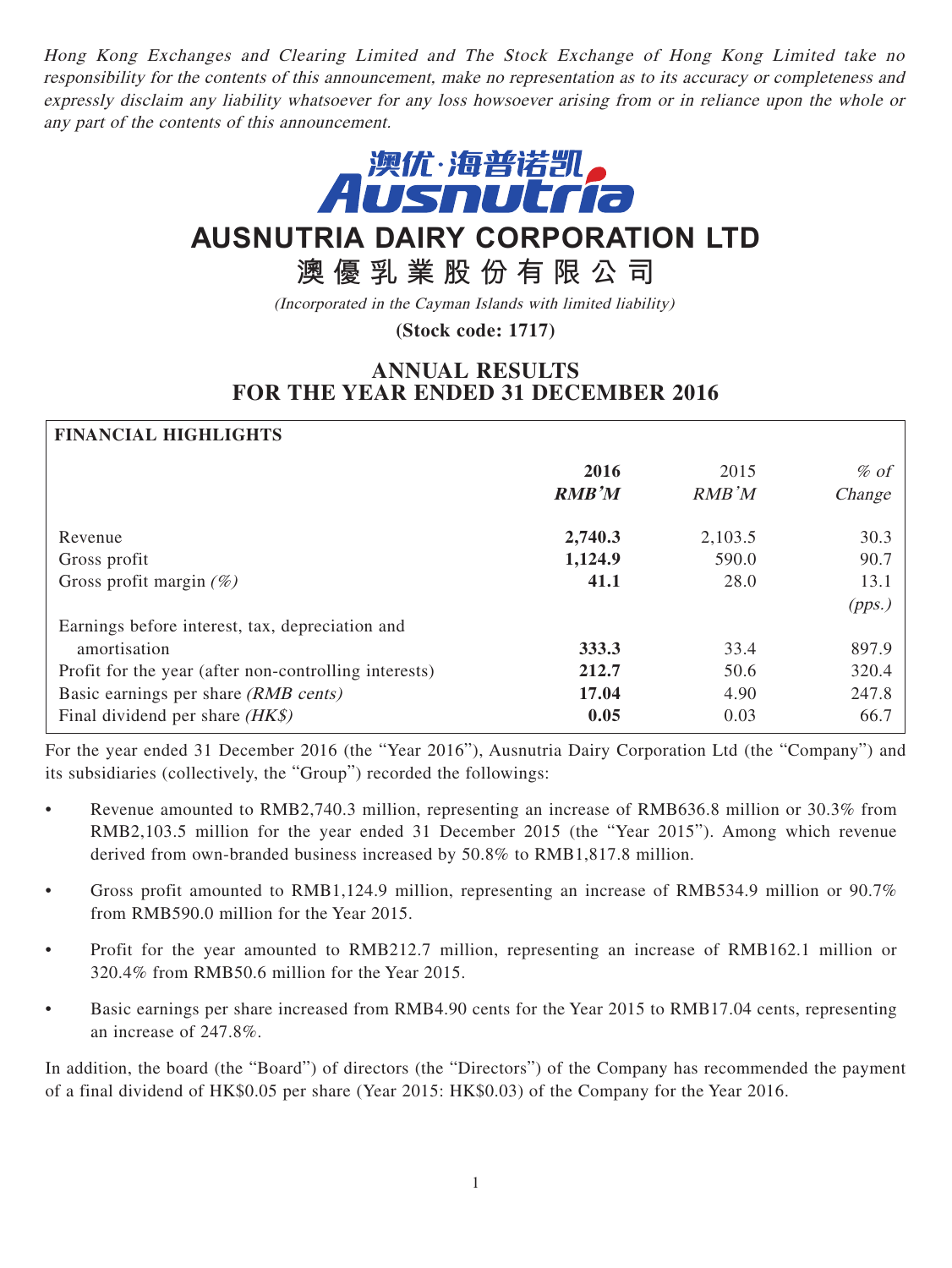The Board is pleased to announce the audited consolidated financial results of the Group for the Year 2016 together with the comparative figures for the Year 2015 as follows:

## **CONSOLIDATED STATEMENT OF PROFIT OR LOSS AND OTHER COMPREHENSIVE INCOME**

Year ended 31 December 2016

|                                                                                                           | <b>Notes</b>     | 2016<br><b>RMB'000</b> | 2015<br><b>RMB'000</b> |
|-----------------------------------------------------------------------------------------------------------|------------------|------------------------|------------------------|
|                                                                                                           |                  |                        |                        |
| <b>REVENUE</b>                                                                                            | $\mathfrak s$    | 2,740,262              | 2,103,534              |
| Cost of sales                                                                                             |                  | (1,615,403)            | (1,513,568)            |
| Gross profit                                                                                              |                  | 1,124,859              | 589,966                |
| Other income and gains                                                                                    | 5                | 62,631                 | 45,652                 |
| Selling and distribution expenses                                                                         |                  | (646, 411)             | (497, 613)             |
| Administrative expenses                                                                                   |                  | (215, 656)             | (116, 281)             |
| Other expenses                                                                                            |                  | (14, 055)              | (8,907)                |
| Finance costs                                                                                             | $\boldsymbol{7}$ | (17, 849)              | (16, 045)              |
| Share of profits of associates                                                                            |                  | 4,233                  | 7,019                  |
| Profit before tax                                                                                         | 6                | 297,752                | 3,791                  |
| Income tax expense                                                                                        | 8                | (63, 756)              | (680)                  |
| PROFIT FOR THE YEAR                                                                                       |                  | 233,996                | 3,111                  |
| Attributable to:                                                                                          |                  |                        |                        |
| Owners of the parent                                                                                      |                  | 212,672                | 50,645                 |
| Non-controlling interests                                                                                 |                  | 21,324                 | (47, 534)              |
|                                                                                                           |                  | 233,996                | 3,111                  |
|                                                                                                           |                  |                        |                        |
| <b>EARNINGS PER SHARE ATTRIBUTABLE TO</b><br>ORDINARY EQUITY HOLDERS OF THE PARENT<br>- basic and diluted | 9                |                        |                        |
| Basic                                                                                                     |                  |                        |                        |
| $-$ For profit for the year ( <i>RMB cents</i> )                                                          |                  | 17.04                  | 4.90                   |
| Diluted                                                                                                   |                  |                        |                        |
| $-$ For profit for the year (RMB cents)                                                                   |                  | 17.01                  | 4.90                   |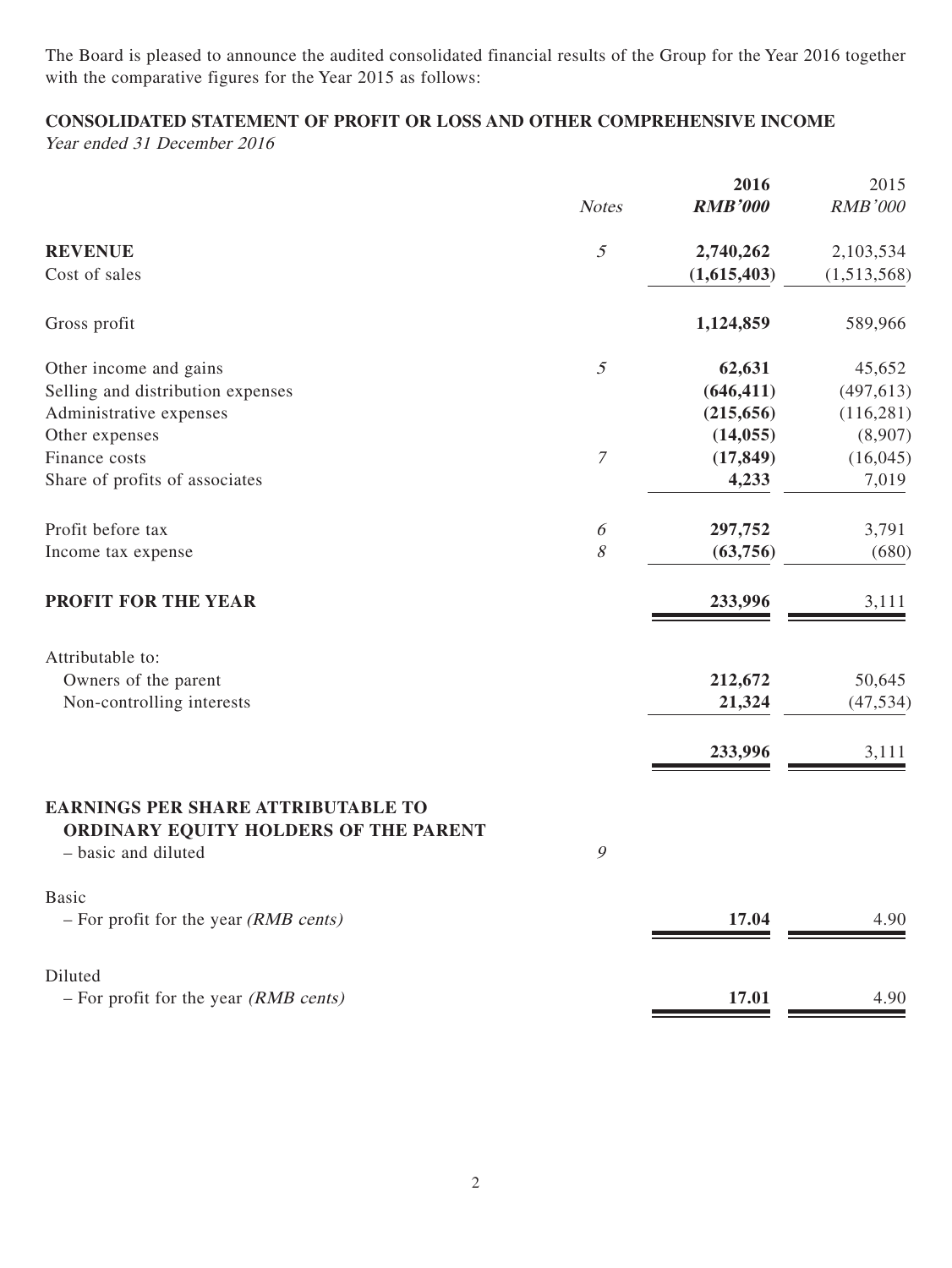|                                                                                                  | 2016<br><b>RMB'000</b> | 2015<br><b>RMB'000</b> |
|--------------------------------------------------------------------------------------------------|------------------------|------------------------|
| <b>PROFIT FOR THE YEAR</b>                                                                       | 233,996                | 3,111                  |
| <b>OTHER COMPREHENSIVE INCOME/(LOSS)</b>                                                         |                        |                        |
| Other comprehensive loss to be reclassified to<br>profit or loss in subsequent periods:          |                        |                        |
| Exchange differences:<br>Exchange differences on translation of foreign operations               | (28, 173)              | (16,997)               |
| Net other comprehensive loss to be reclassified to<br>profit or loss in subsequent periods       | (28, 173)              | (16,997)               |
| Other comprehensive income not to be reclassified to<br>profit or loss in subsequent periods:    |                        |                        |
| Remeasurement gains on the defined benefit plan<br>Income tax effect                             | 6,835<br>(1,640)       | 2,306<br>(553)         |
| Net other comprehensive income not to be reclassified to<br>profit or loss in subsequent periods | 5,195                  | 1,753                  |
| OTHER COMPREHENSIVE LOSS FOR THE YEAR,<br><b>NET OF TAX</b>                                      | (22, 978)              | (15,244)               |
| TOTAL COMPREHENSIVE INCOME/(LOSS)<br><b>FOR THE YEAR</b>                                         | 211,018                | (12, 133)              |
| Attributable to:<br>Owners of the parent<br>Non-controlling interests                            | 191,594<br>19,424      | 36,480<br>(48, 613)    |
|                                                                                                  | 211,018                | (12, 133)              |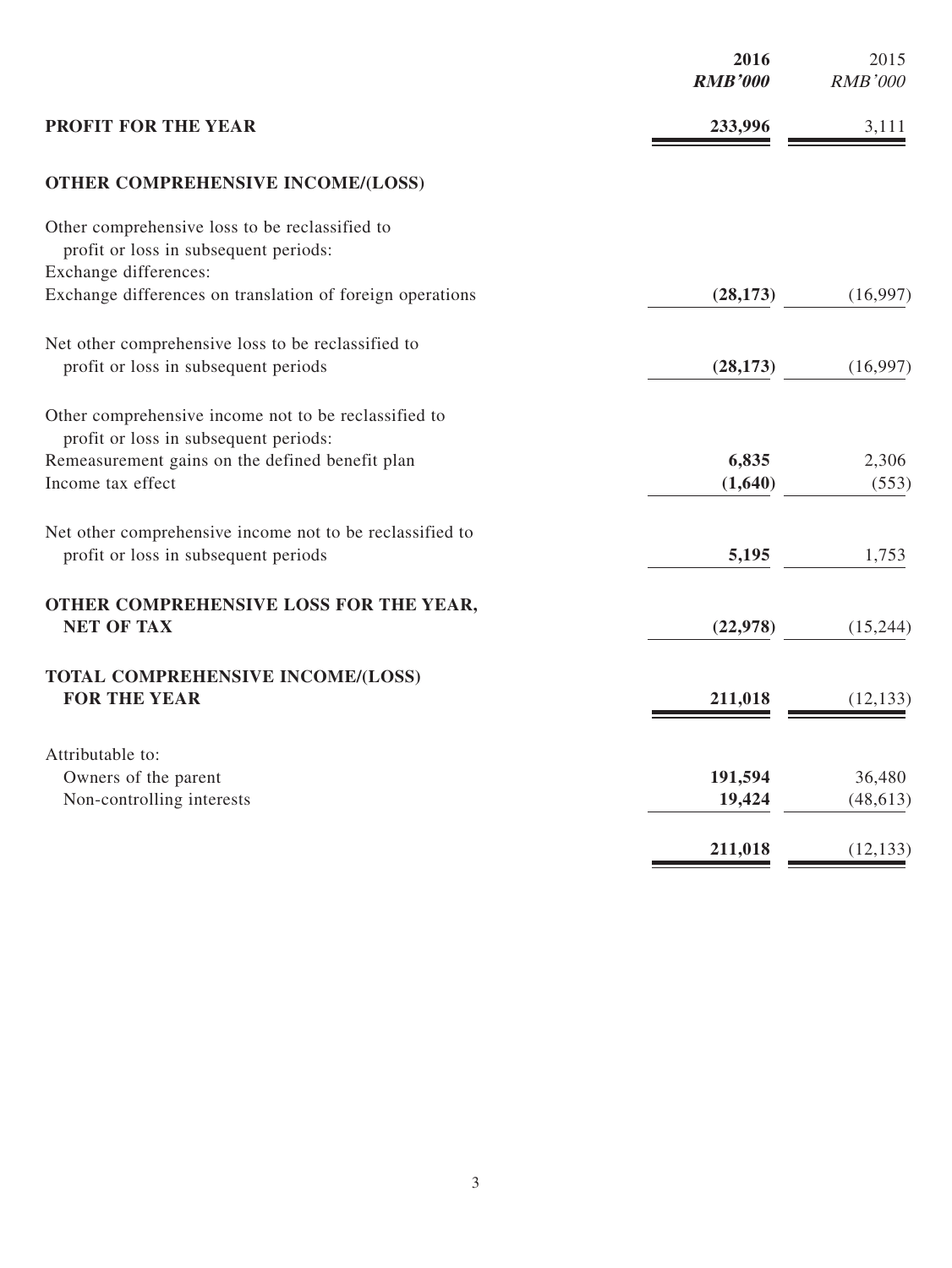## **CONSOLIDATED STATEMENT OF FINANCIAL POSITION**

31 December 2016

|                                                  |              | 2016           | 2015           |
|--------------------------------------------------|--------------|----------------|----------------|
|                                                  | <b>Notes</b> | <b>RMB'000</b> | <b>RMB'000</b> |
| <b>NON-CURRENT ASSETS</b>                        |              |                |                |
| Property, plant and equipment                    |              | 830,891        | 586,296        |
| Prepaid land lease payments                      |              | 28,808         | 1,971          |
| Goodwill                                         | 10           | 135,069        | 72,053         |
| Other intangible assets                          |              | 150,648        | 45,679         |
| Investments in associates                        |              | 52,103         | 32,312         |
| Deposit paid                                     |              | 35,000         |                |
| Deferred tax assets                              |              | 154,085        | 98,794         |
| Total non-current assets                         |              | 1,386,604      | 837,105        |
| <b>CURRENT ASSETS</b>                            |              |                |                |
| Inventories                                      | 11           | 800,259        | 579,857        |
| Trade and bills receivables                      | 12           | 216,990        | 185,396        |
| Prepayments, deposits and other receivables      |              | 194,834        | 164,097        |
| Tax recoverable                                  |              |                | 719            |
| Pledged deposits                                 | 13           | 778,427        | 769,738        |
| Time deposits                                    | 13           | 98,270         | 185,990        |
| Cash and cash equivalents                        | 13           | 448,262        | 307,620        |
| Total current assets                             |              | 2,537,042      | 2,193,417      |
| <b>CURRENT LIABILITIES</b>                       |              |                |                |
| Trade payables                                   | 14           | 151,934        | 172,692        |
| Other payables and accruals                      |              | 797,007        | 475,826        |
| Derivative financial instruments                 |              | 2,482          | 1,943          |
| Interest-bearing bank loans and other borrowings |              | 761,455        | 756,993        |
| Tax payable                                      |              | 115,711        | 66,873         |
| Total current liabilities                        |              | 1,828,589      | 1,474,327      |
| <b>NET CURRENT ASSETS</b>                        |              | 708,453        | 719,090        |
| TOTAL ASSETS LESS CURRENT LIABILITIES            |              | 2,095,057      | 1,556,195      |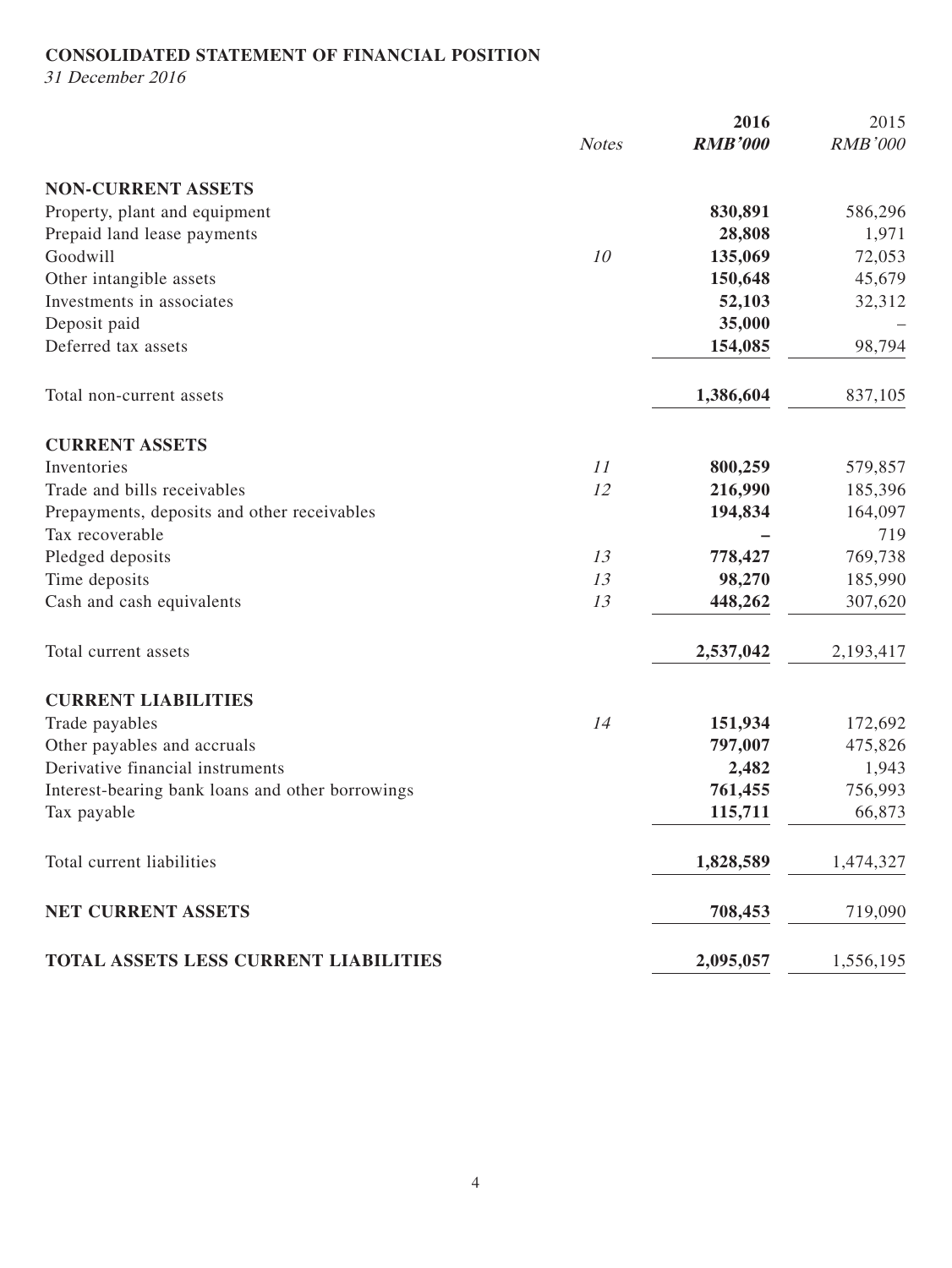|                                                  | 2016<br><b>RMB'000</b> | 2015<br><b>RMB'000</b> |
|--------------------------------------------------|------------------------|------------------------|
|                                                  |                        |                        |
| TOTAL ASSETS LESS CURRENT LIABILITIES            | 2,095,057              | 1,556,195              |
| <b>NON-CURRENT LIABILITIES</b>                   |                        |                        |
| Interest-bearing bank loans and other borrowings | 451,155                | 189,176                |
| Defined benefit plan                             | 6,138                  | 12,885                 |
| Deferred tax liabilities                         | 48,113                 | 26,591                 |
| Total non-current liabilities                    | 505,406                | 228,652                |
| Net assets                                       | 1,589,651              | 1,327,543              |
| <b>EQUITY</b>                                    |                        |                        |
| Equity attributable to owners of the parent      |                        |                        |
| Share capital                                    | 108,455                | 108,455                |
| Reserves                                         | 1,359,614              | 1,204,224              |
|                                                  | 1,468,069              | 1,312,679              |
| Non-controlling interests                        | 121,582                | 14,864                 |
| Total equity                                     | 1,589,651              | 1,327,543              |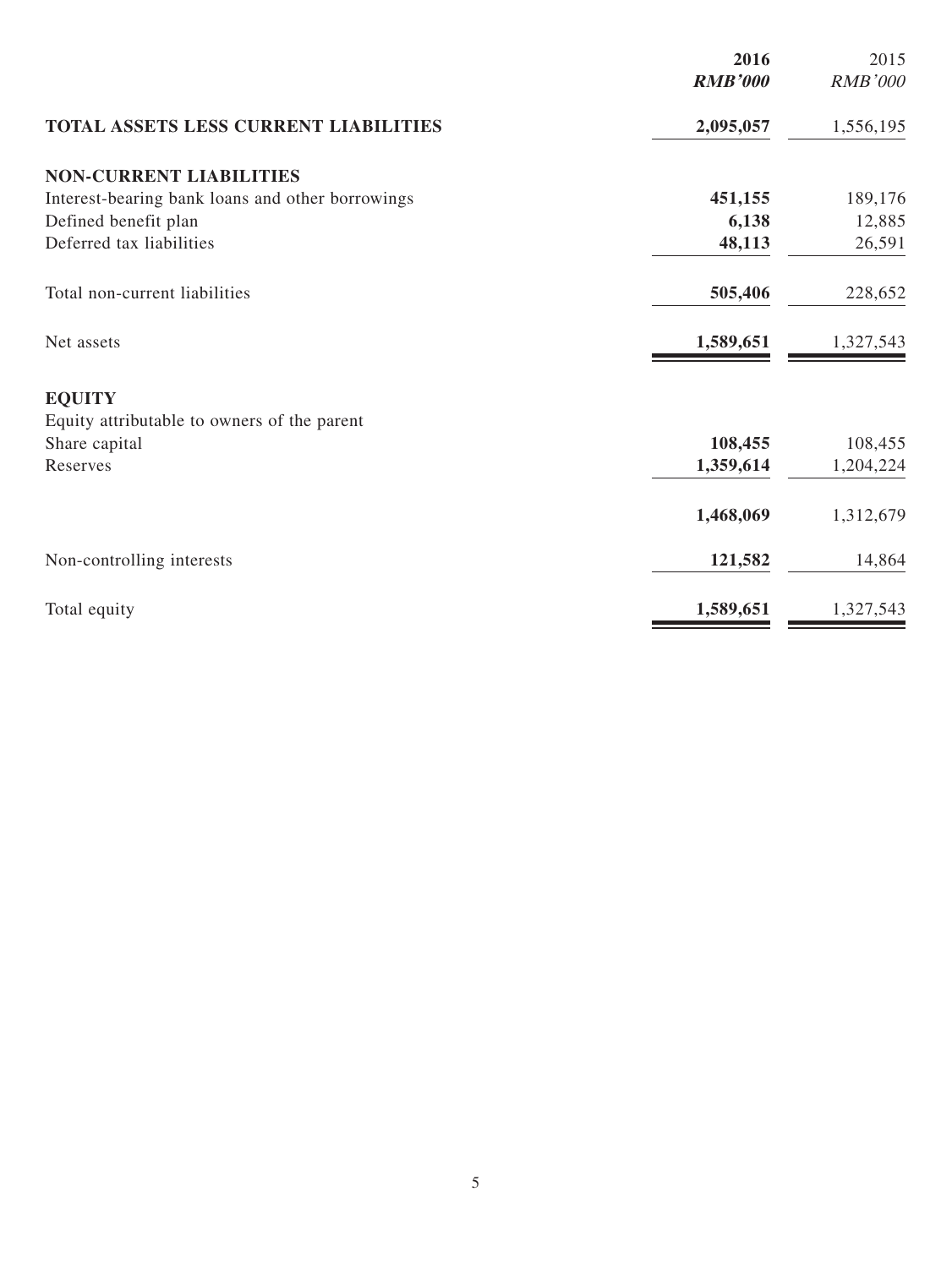#### **NOTES TO THE FINANCIAL STATEMENTS**

31 December 2016

#### **1. CORPORATE AND GROUP INFORMATION**

The Company was incorporated as an exempted company with limited liability in the Cayman Islands on 8 June 2009. The registered office of the Company is located at Cricket Square, Hutchins Drive, P.O. Box 2681, Grand Cayman KY1-1111, Cayman Islands. The principal offices of the Group are located at (i) 8th Floor, XinDaXin Building A, No. 168, Huangxing Middle Road, Changsha City, Hunan Province, Mainland China; (ii) Unit 16, 36/F., China Merchants Tower, Shun Tak Centre, 168-200 Connaught Road Central, Sheung Wan, Hong Kong; (iii) Dokter van Deenweg 150, 8025 BM Zwolle, the Netherlands; and (iv) 25-27 Keysborough Avenue, Keysborough VIC 3173, Australia. The shares of the Company (the "Shares") were listed on the Main Board of The Stock Exchange of Hong Kong Limited (the "Stock Exchange") on 8 October 2009.

The Company acts as an investment holding company of the Group. The Group is principally engaged in the production, marketing and distribution of formula milk products in the People's Republic of China (the "PRC"); the dairy industry with production facilities based in the Netherlands which conduct activities ranging from research and development, milk collection, processing, production, packaging, marketing and sale of dairy products to customers in the Netherlands and other overseas countries; and in the production, marketing and distribution of nutrition products.

#### **2. BASIS OF PREPARATION**

These financial statements have been prepared in accordance with International Financial Reporting Standards ("IFRSs") (which include all International Financial Reporting Standards, International Accounting Standards ("IASs") and Interpretations) issued by the International Accounting Standards Board (the "IASB") and the disclosure requirements of the Hong Kong Companies Ordinance. They have been prepared under the historical cost convention, except for derivative financial instruments, which have been measured at fair value. These financial statements are presented in Renminbi ("RMB") and all values are rounded to the nearest thousand (RMB'000) except when otherwise indicated.

#### **Basis of consolidation**

The consolidated financial statements include the financial statements of the Group for the year ended 31 December 2016. A subsidiary is an entity (including a structured entity), directly or indirectly, controlled by the Company. Control is achieved when the Group is exposed, or has rights, to variable returns from its involvement with the investee and has the ability to affect those returns through its power over the investee (i.e., existing rights that give the Group the current ability to direct the relevant activities of the investee).

When the Company has, directly or indirectly, less than a majority of the voting or similar rights of an investee, the Group considers all relevant facts and circumstances in assessing whether it has power over an investee, including:

- (a) the contractual arrangement with the other vote holders of the investee;
- (b) rights arising from other contractual arrangements; and
- (c) the Group's voting rights and potential voting rights.

The financial statements of the subsidiaries are prepared for the same reporting period as the Company, using consistent accounting policies. The results of subsidiaries are consolidated from the date on which the Group obtains control, and continue to be consolidated until the date that such control ceases.

Profit or loss and each component of other comprehensive income are attributable to the owners of the parent of the Group and to the non-controlling interests, even if this results in the non-controlling interests having a deficit balance. All intra-group assets and liabilities, equity, income, expenses and cash flows relating to transactions between members of the Group are eliminated in full on consolidation.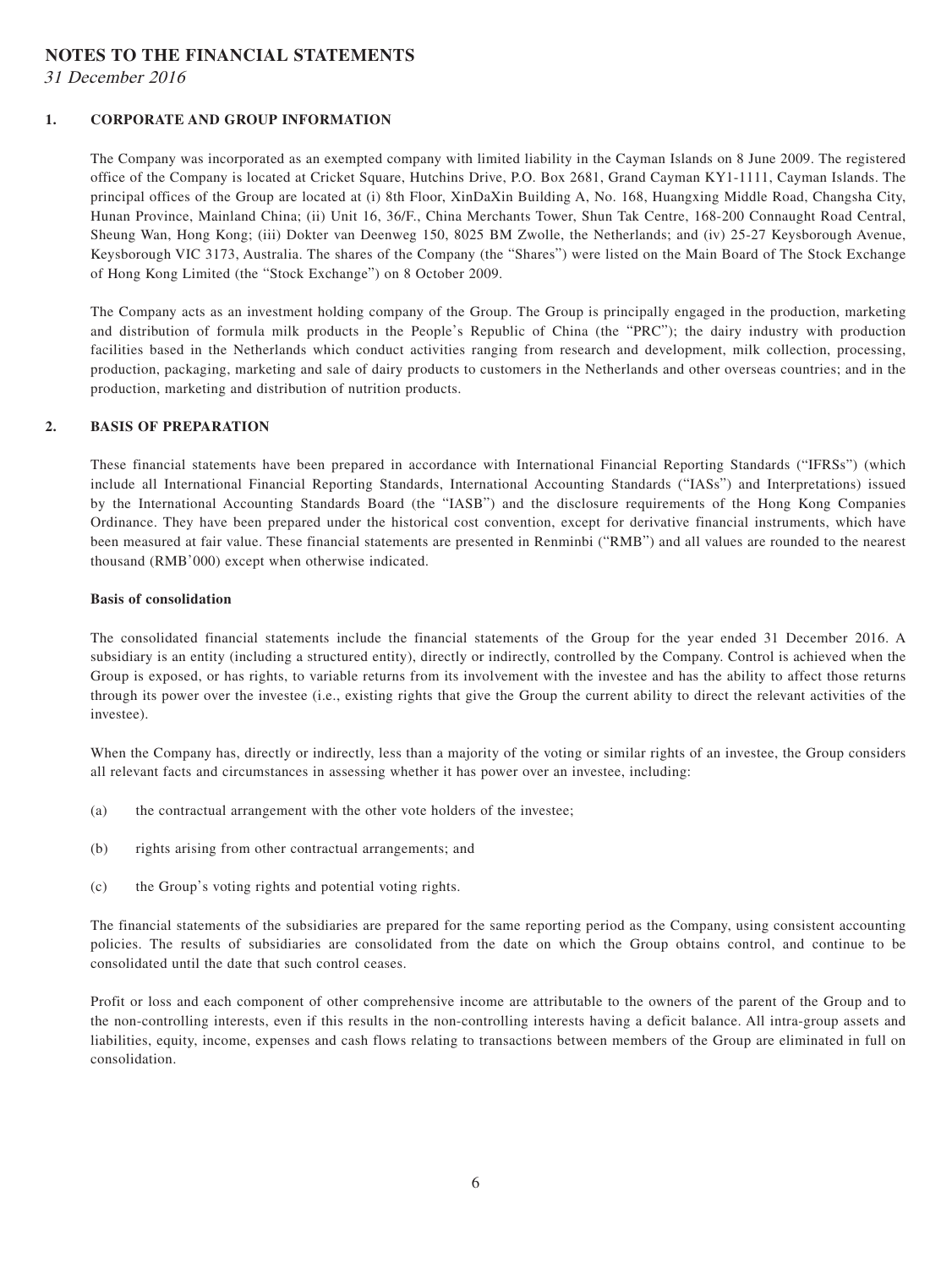The Group reassesses whether or not it controls an investee if facts and circumstances indicate that there are changes to one or more of the three elements of control described above. A change in the ownership interest of a subsidiary, without a loss of control, is accounted for as an equity transaction.

If the Group loses control over a subsidiary, it derecognises (i) the assets (including goodwill) and liabilities of the subsidiary, (ii) the carrying amount of any non-controlling interest and (iii) the cumulative translation differences recorded in equity; and recognises (i) the fair value of the consideration received, (ii) the fair value of any investment retained and (iii) any resulting surplus or deficit in profit or loss. The Group's share of components previously recognised in other comprehensive income is reclassified to profit or loss or retained profits, as appropriate, on the same basis as would be required if the Group had directly disposed of the related assets or liabilities.

## **3. CHANGES IN ACCOUNTING POLICIES AND DISCLOSURES**

The Group has adopted the following new and revised IFRSs standards for the first time for the current year's financial statements.

| Amendments to IFRS 10,<br>IFRS 12 and IAS 28 | Investment Entities: Applying the Consolidation Exception            |
|----------------------------------------------|----------------------------------------------------------------------|
| Amendments to IFRS 11                        | Accounting for Acquisitions of Interests in Joint Operations         |
| IFRS 14                                      | <b>Regulatory Deferral Accounts</b>                                  |
| Amendments to IAS 1                          | Disclosure Initiative                                                |
| Amendments to IAS 16 and IAS 38              | Clarification of Acceptable Methods of Depreciation and Amortisation |
| Amendments to IAS 16 and IAS 41              | <b>Agriculture: Bearer Plants</b>                                    |
| Amendments to IAS 27                         | Equity Method in Separate Financial Statements                       |
| Annual Improvements 2012-2014 Cycle          | Amendments to a number of IFRSs                                      |

Except for the amendments to IFRS 10, IFRS 12 and IAS 28, amendments to IFRS 11, IFRS 14, amendments to IAS 16 and IAS 41, amendments to IAS 27, and amendments included in the Annual Improvements 2012-2014 Cycle, which are not relevant to the preparation of the Group's financial statements, the nature and the impact of the amendments are described below:

- (a) Amendments to IAS 1 include narrow-focus improvements in respect of the presentation and disclosure in financial statements. The amendments clarify:
	- (i) the materiality requirements in IAS 1;
	- (ii) that specific line items in the statement of profit or loss and the statement of financial position may be disaggregated;
	- (iii) that entities have flexibility as to the order in which they present the notes to financial statements; and
	- (iv) that the share of other comprehensive income of associates and joint ventures accounted for using the equity method must be presented in aggregate as a single line item, and classified between those items that will or will not be subsequently reclassified to profit or loss.

Furthermore, the amendments clarify the requirements that apply when additional subtotals are presented in the statement of financial position and the statement of profit or loss. The amendments have had no significant impact on the Group's financial statements.

(b) Amendments to IAS 16 and IAS 38 clarify the principle in IAS 16 and IAS 38 that revenue reflects a pattern of economic benefits that are generated from operating a business (of which the asset is part) rather than the economic benefits that are consumed through the use of the asset. As a result, a revenue-based method cannot be used to depreciate property, plant and equipment and may only be used in very limited circumstances to amortise intangible assets. The amendments are applied prospectively. The amendments have had no impact on the financial position or performance of the Group as the Group has not used a revenue-based method for the calculation of depreciation of its non-current assets.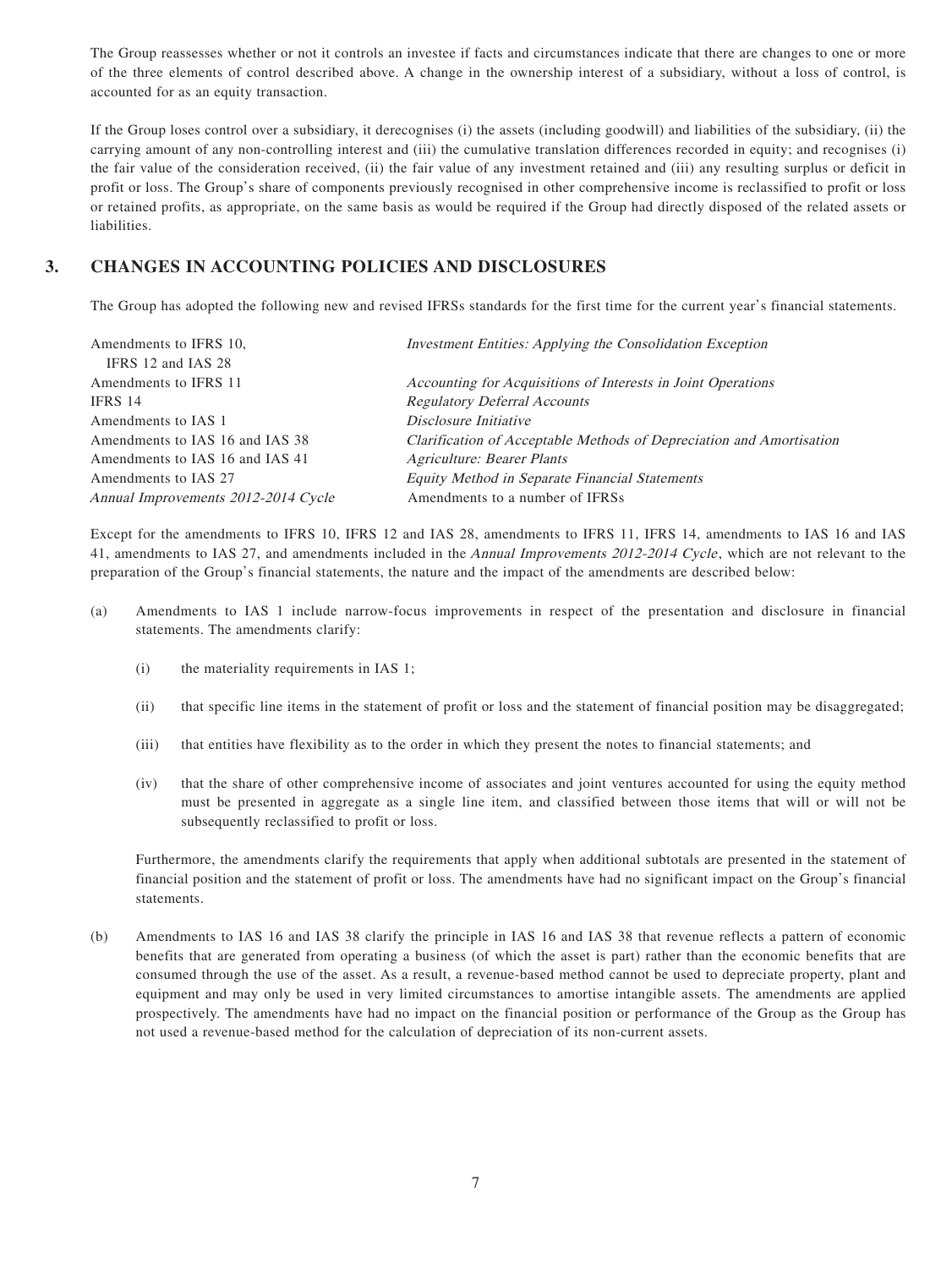#### **4. OPERATING SEGMENT INFORMATION**

For management purposes, the Group is organised into business units based on their products and services and had three reportable operating segments in 2016 as follows:

- (a) the Ausnutria segment comprises the manufacture and sale of own-branded cow milk-based products in Mainland China and Hong Kong;
- (b) the Ausnutria Hyproca segment comprises the manufacture of dairy products in the Netherlands for sale to its worldwide customers as well as its own-branded goat milk-based products in Mainland China and other overseas countries; and
- (c) the Nutrition and Others segment comprises mainly the manufacture of nutrition products in Australia for sale to its worldwide customers as well as the marketing and distribution of its own-branded functional liquid milk products in Mainland China.

Management monitors the results of the Group's operating segments separately for the purpose of making decisions about resources allocation and performance assessment. Segment performance is evaluated based on reportable segment profit which is a measure of adjusted profit before tax. The adjusted profit before tax is measured consistently with the Group's profit before tax except that interest income, finance costs as well as unallocated head office and corporate results are excluded from such measurement.

Segment assets exclude cash and cash equivalents and other bank deposits and pledged deposits as these assets are managed on a group basis.

Segment liabilities exclude interest-bearing bank and other borrowings as these liabilities are managed on a group basis.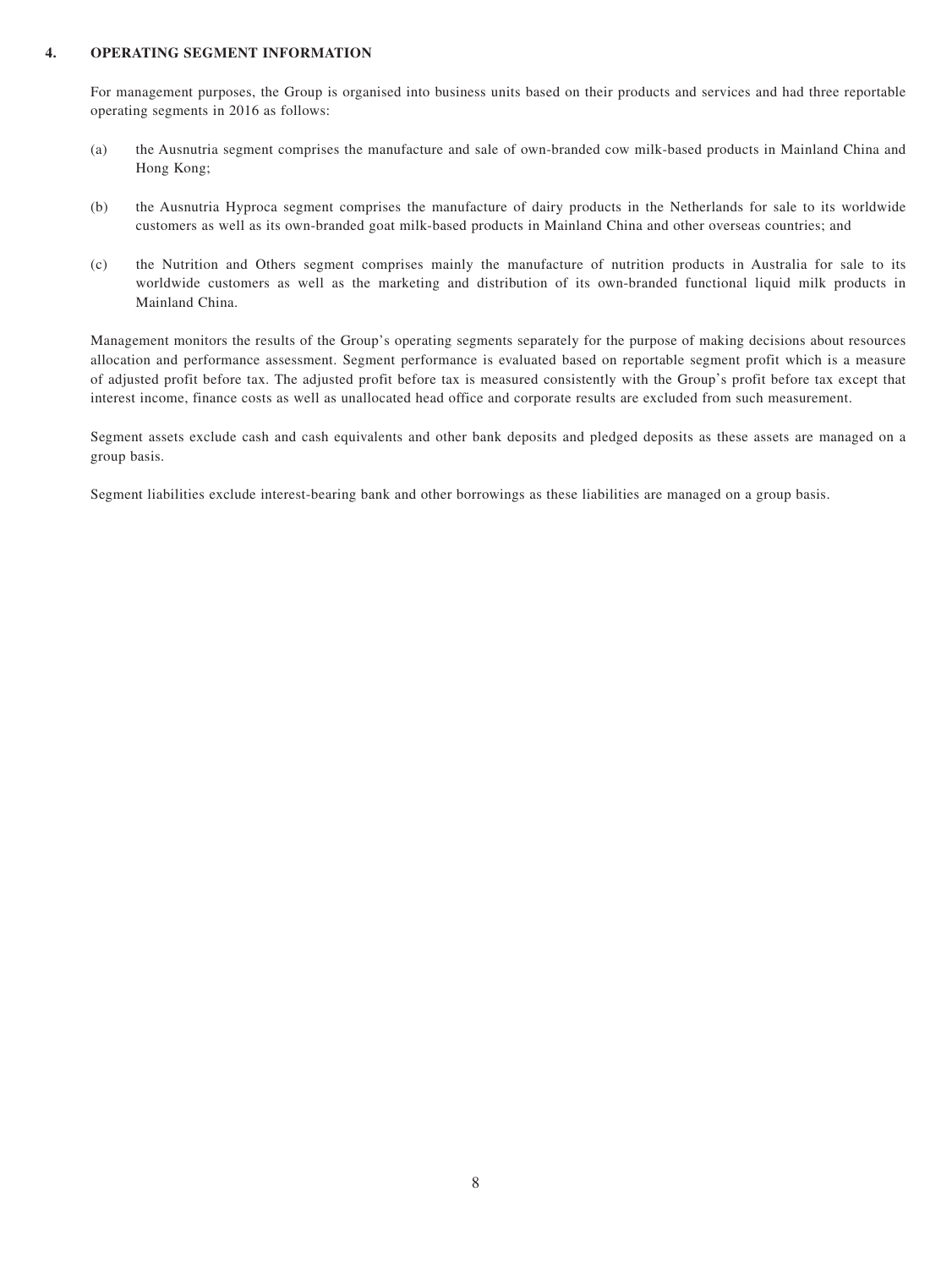#### **Year ended 31 December 2016**

|                                                | Ausnutria<br><b>RMB'000</b> |                | Ausnutria<br>Hyproca | <b>Nutrition</b> and<br><b>Others</b> | <b>Total</b> |
|------------------------------------------------|-----------------------------|----------------|----------------------|---------------------------------------|--------------|
|                                                |                             | <b>RMB'000</b> | <b>RMB'000</b>       | <b>RMB'000</b>                        |              |
| <b>Segment revenue</b>                         |                             |                |                      |                                       |              |
| Sales to external customers                    | 988,564                     | 1,739,356      | 12,342               | 2,740,262                             |              |
| Intersegment sales                             |                             | 236,783        |                      | 236,783                               |              |
|                                                | 988,564                     | 1,976,139      | 12,342               | 2,977,045                             |              |
| Reconciliation:                                |                             |                |                      |                                       |              |
| Elimination of intersegment sales              |                             |                |                      | (236,783)                             |              |
| Revenue from operations                        |                             |                |                      | 2,740,262                             |              |
| <b>Segment results</b>                         | 199,369                     | 147,250        | (35,591)             | 311,028                               |              |
| Reconciliation:                                |                             |                |                      |                                       |              |
| Elimination of intersegment results            |                             |                |                      | (2,293)                               |              |
| Interest income                                |                             |                |                      | 37,266                                |              |
| Finance costs                                  |                             |                |                      | (17, 849)                             |              |
| Corporate and other unallocated expenses       |                             |                |                      | (30, 400)                             |              |
| Profit before tax                              |                             |                |                      | 297,752                               |              |
| <b>Segment</b> assets                          | 709,576                     | 1,932,040      | 271,303              | 2,912,919                             |              |
| Reconciliation:                                |                             |                |                      |                                       |              |
| Elimination of intersegment receivables        |                             |                |                      | (314, 232)                            |              |
| Corporate and other unallocated assets         |                             |                |                      | 1,324,959                             |              |
| Total assets                                   |                             |                |                      | 3,923,646                             |              |
| <b>Segment liabilities</b>                     | 422,541                     | 948,359        | 64,717               | 1,435,617                             |              |
| Reconciliation:                                |                             |                |                      |                                       |              |
| Elimination of intersegment payables           |                             |                |                      | (314, 232)                            |              |
| Corporate and other unallocated liabilities    |                             |                |                      | 1,212,610                             |              |
| Total liabilities                              |                             |                |                      | 2,333,995                             |              |
| Other segment information                      |                             |                |                      |                                       |              |
| Impairment losses recognised in profit or loss |                             | 55,828         |                      | 55,828                                |              |
| Share of profits of associates                 |                             | 4,233          |                      | 4,233                                 |              |
| Investments in associates                      |                             | 52,103         |                      | 52,103                                |              |
| Depreciation and amortisation                  | 9,830                       | 42,690         | 2,427                | 54,947                                |              |
| Capital expenditure*                           | 31,231                      | 199,624        | 53,282               | 284,137                               |              |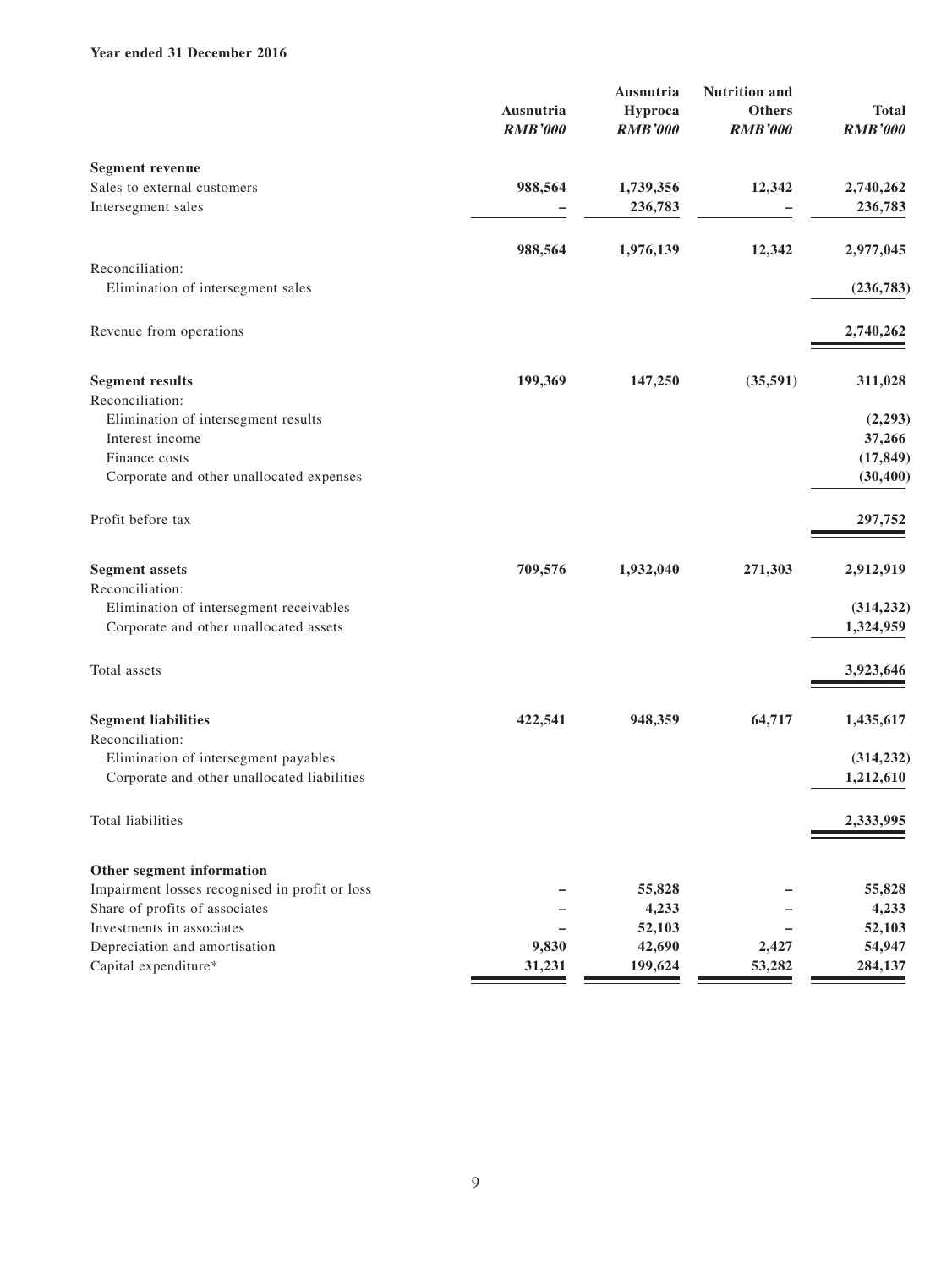|                                                            | Ausnutria<br><b>RMB'000</b>       | Ausnutria<br>Hyproca<br>RMB'000 | Nutrition and<br>Others<br><b>RMB'000</b> | Total<br>RMB'000  |
|------------------------------------------------------------|-----------------------------------|---------------------------------|-------------------------------------------|-------------------|
| <b>Segment revenue</b>                                     |                                   |                                 |                                           |                   |
| Sales to external customers                                | 649,712                           | 1,453,822                       |                                           | 2,103,534         |
| Intersegment sales                                         |                                   | 97,537                          |                                           | 97,537            |
|                                                            | 649,712                           | 1,551,359                       |                                           | 2,201,071         |
| Reconciliation:                                            |                                   |                                 |                                           |                   |
| Elimination of intersegment sales                          |                                   |                                 |                                           | (97, 537)         |
| Revenue from operations                                    |                                   |                                 |                                           | 2,103,534         |
| <b>Segment results</b>                                     | 67,855                            | (54,988)                        |                                           | 12,867            |
| Reconciliation:                                            |                                   |                                 |                                           |                   |
| Elimination of intersegment results<br>Interest income     |                                   |                                 |                                           | (8,489)<br>31,578 |
| Finance costs                                              |                                   |                                 |                                           | (16, 045)         |
| Corporate and other unallocated expenses                   |                                   |                                 |                                           | (16, 120)         |
| Profit before tax                                          |                                   |                                 |                                           | 3,791             |
| <b>Segment assets</b>                                      | 544,555                           | 1,408,551                       |                                           | 1,953,106         |
| Reconciliation:                                            |                                   |                                 |                                           |                   |
| Elimination of intersegment receivables                    |                                   |                                 |                                           | (185, 932)        |
| Corporate and other unallocated assets                     |                                   |                                 |                                           | 1,263,348         |
| Total assets                                               |                                   |                                 |                                           | 3,030,522         |
| <b>Segment liabilities</b>                                 | 290,991                           | 651,751                         |                                           | 942,742           |
| Reconciliation:<br>Elimination of intersegment payables    |                                   |                                 |                                           | (185, 932)        |
| Corporate and other unallocated liabilities                |                                   |                                 |                                           | 946,169           |
| Total liabilities                                          |                                   |                                 |                                           | 1,702,979         |
| Other segment information                                  |                                   |                                 |                                           |                   |
| Impairment losses recognised in profit or loss             | 417                               | 102,651                         |                                           | 103,068           |
| Share of profits of associates                             | $\overline{\phantom{0}}$          | 7,019                           |                                           | 7,019             |
| Investments in associates<br>Depreciation and amortisation | $\overline{\phantom{m}}$<br>7,212 | 32,312<br>37,883                |                                           | 32,312<br>45,095  |
| Capital expenditure*                                       | 9,867                             | 155,495                         |                                           | 165,362           |

\* Capital expenditure consists of additions to property, plant and equipment and intangible assets.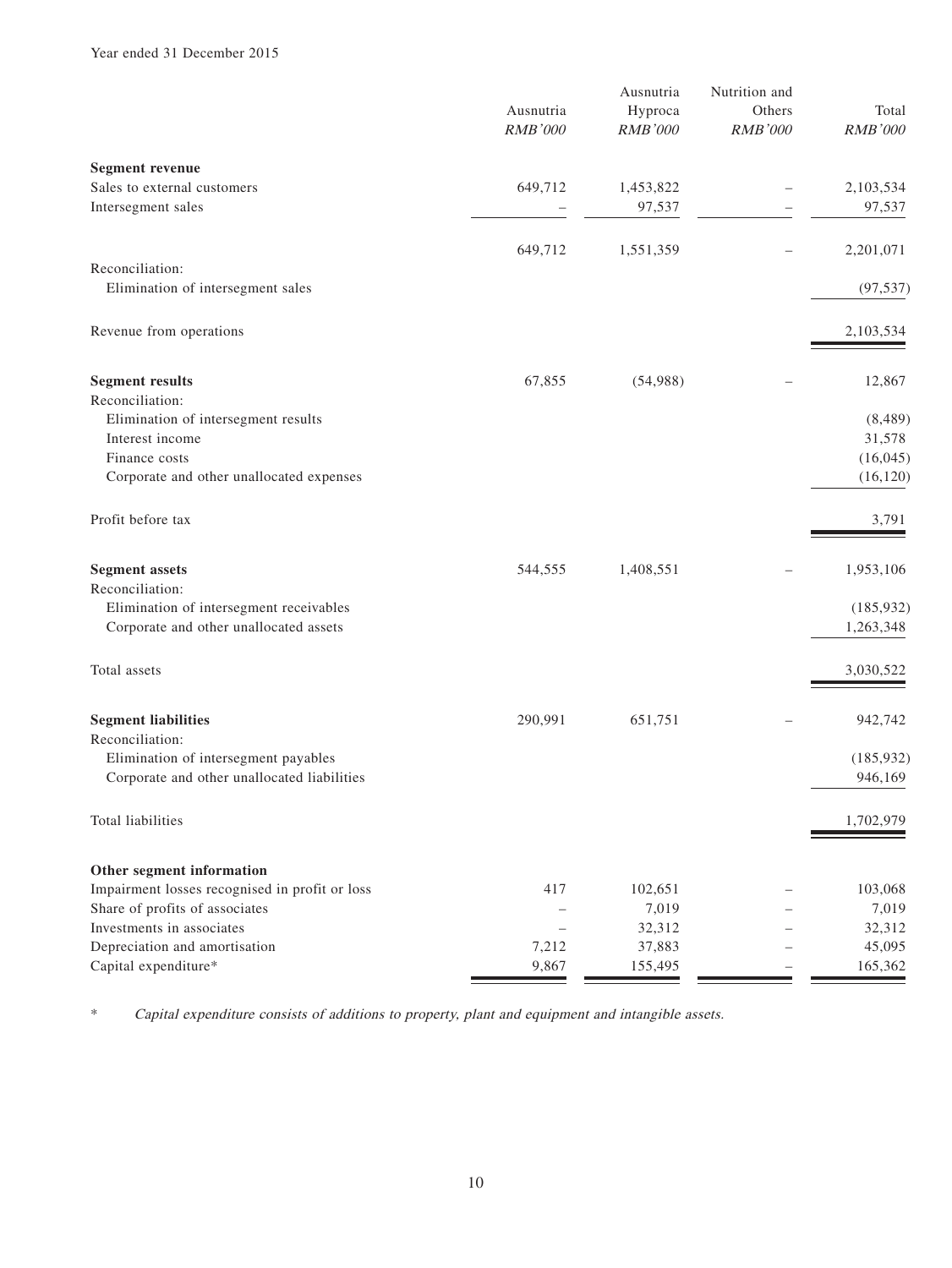#### **Geographical information**

#### **(a) Revenue from external customers**

|                          | 2016           | 2015           |
|--------------------------|----------------|----------------|
|                          | <b>RMB'000</b> | <b>RMB'000</b> |
| The PRC                  | 1,819,499      | 1,233,968      |
| European Union           | 563,982        | 599,097        |
| Middle East              | 104,977        | 73,787         |
| United States of America | 95,774         | 66,897         |
| Australia                | 25,861         | 11,081         |
| New Zealand              | 5,352          | 10,325         |
| Others                   | 124,817        | 108,379        |
|                          | 2,740,262      | 2,103,534      |
|                          |                |                |

The revenue information is based on the locations of the customers.

#### **(b) Non-current assets**

|                 | 2016<br><b>RMB'000</b> | 2015<br><b>RMB'000</b>   |
|-----------------|------------------------|--------------------------|
| The PRC         | 177,430                | 80,714                   |
| The Netherlands | 852,094                | 657,597                  |
| Australia       | 143,247                | $\overline{\phantom{0}}$ |
| New Zealand     | 59,748                 | -                        |
|                 | 1,232,519              | 738,311                  |

The non-current asset information above is based on the locations of the assets and excludes deferred tax assets.

#### **Information about a major customer**

During the year, there was no revenue from a single external customer accounted for 10% or more of the Group's total revenue (2015: Nil).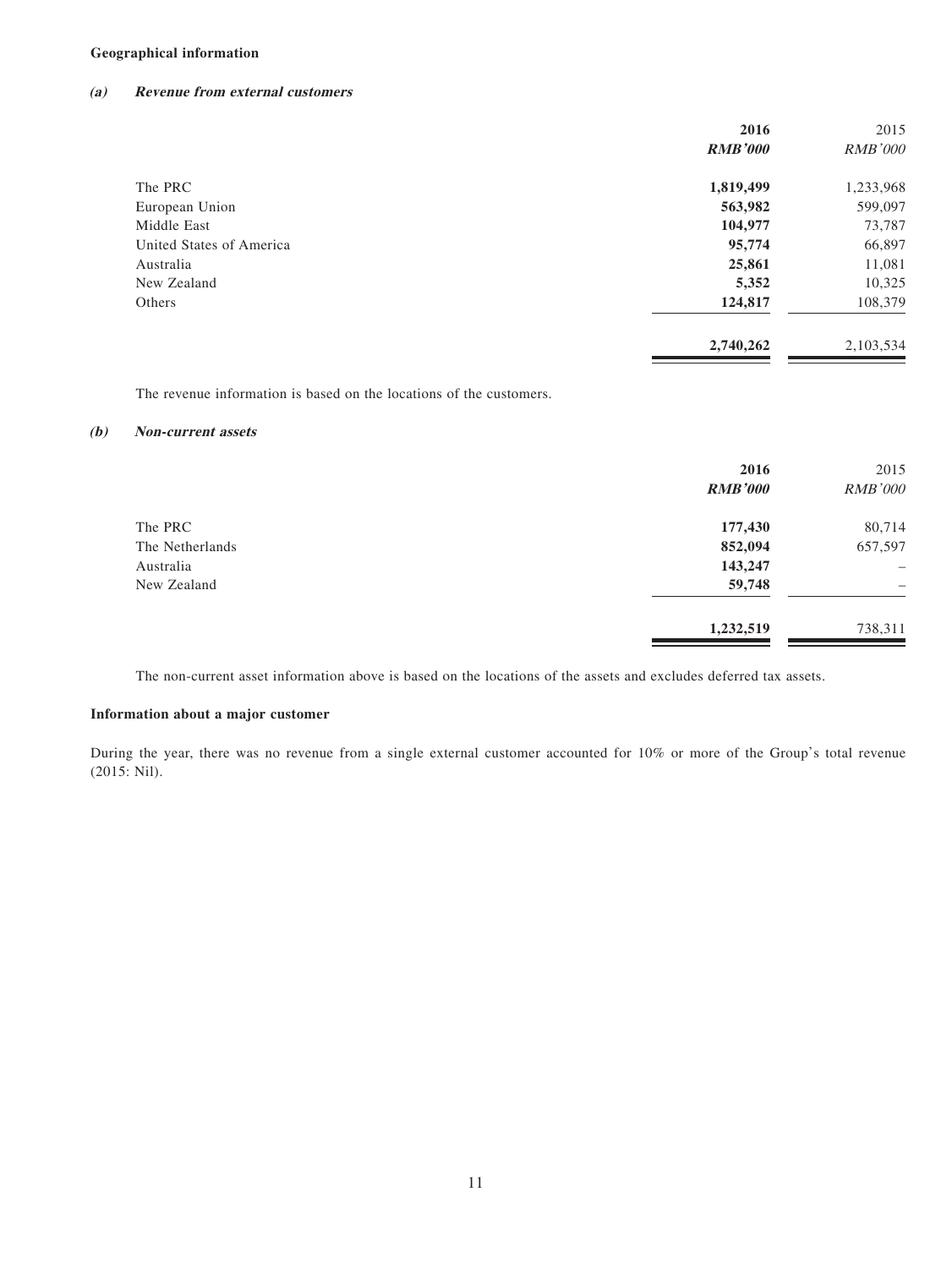#### **5. REVENUE, OTHER INCOME AND GAINS**

Revenue represents the net invoiced value of goods sold, after deduction of allowances for returns and trade discounts.

An analysis of revenue, other income and gains is as follows:

|                                           | <b>Note</b> | 2016<br><b>RMB'000</b> | 2015<br><b>RMB'000</b> |
|-------------------------------------------|-------------|------------------------|------------------------|
| Revenue                                   |             |                        |                        |
| Sale of goods                             |             | 2,740,262              | 2,103,534              |
| Other income and gains                    |             |                        |                        |
| Interest income                           |             | 37,266                 | 31,578                 |
| Foreign exchange gains                    |             | 11,692                 | 3,414                  |
| Government grants                         | (i)         | 3,728                  | 2,878                  |
| Compensation income from suppliers        |             |                        | 2,118                  |
| Insurance claim for business interruption |             | 2,540                  | 1,094                  |
| Management fees income from an associate  |             | 1,046                  | 215                    |
| Others                                    |             | 6,359                  | 4,355                  |
| Total other income and gains              |             | 62,631                 | 45,652                 |

(i) Various government grants have been received for investments in Hunan province in the PRC in which the Company's subsidiaries operate. There were no unfulfilled conditions or contingencies relating to these grants.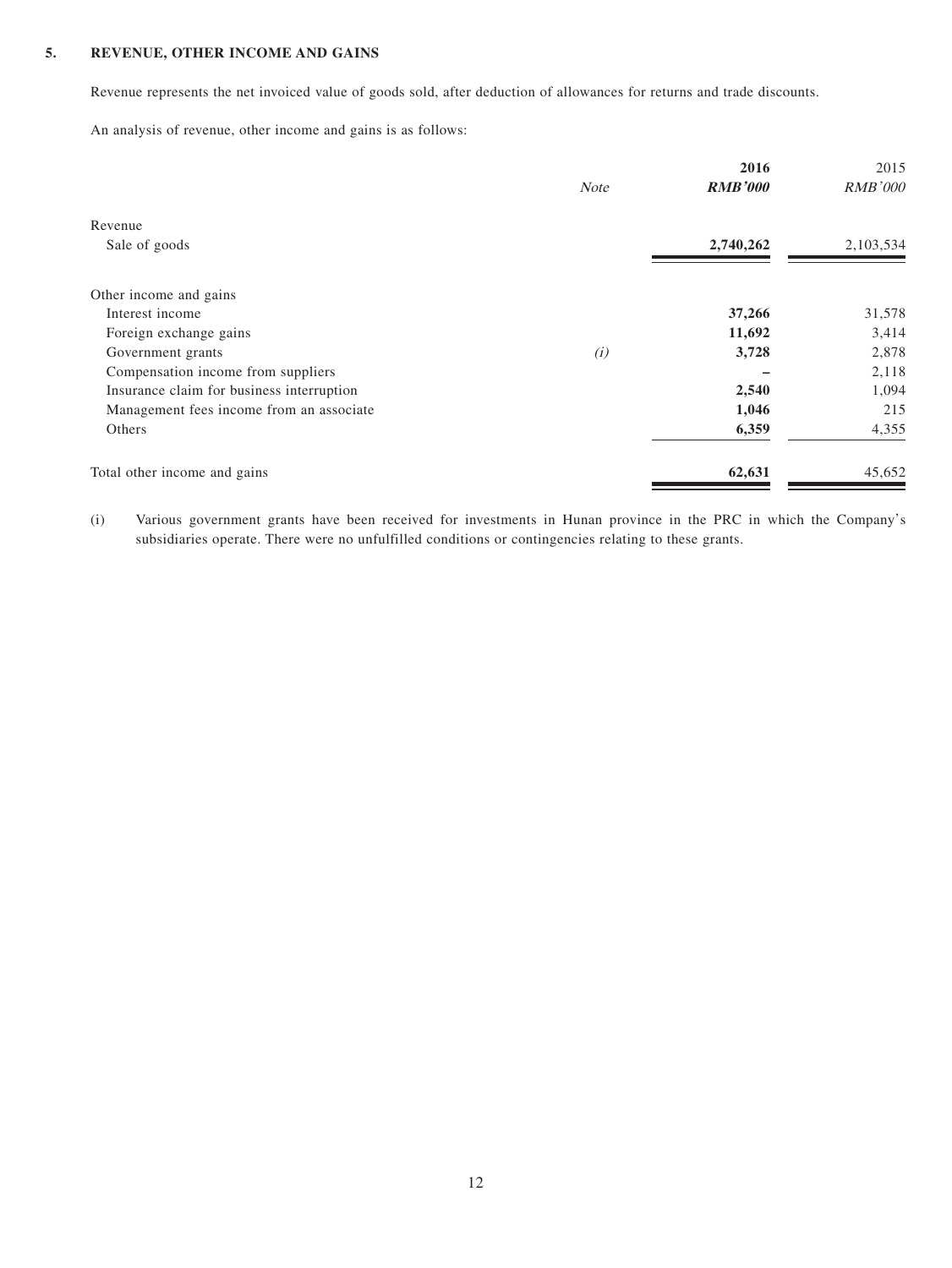#### **6. PROFIT BEFORE TAX**

The Group's profit before tax is arrived at after charging/(crediting):

|                                                                | 2016           | 2015           |
|----------------------------------------------------------------|----------------|----------------|
|                                                                | <b>RMB'000</b> | <b>RMB'000</b> |
| Cost of inventories sold                                       | 1,560,279      | 1,413,748      |
| Write-down of inventories to net realisable value              | 55,124         | 99,820         |
| Cost of sales                                                  | 1,615,403      | 1,513,568      |
| Depreciation                                                   | 44,429         | 40,321         |
| Amortisation of lease prepayments for land use rights          | 357            | 57             |
| Amortisation of other intangible assets                        | 10,161         | 4,717          |
| Research and development costs                                 | 27,038         | 18,995         |
| Minimum lease payments under operating leases                  | 7,132          | 3,935          |
| Loss on disposal of property, plant and equipment*             | 1,741          | 842            |
| Foreign exchange differences, net                              | (11,692)       | (3, 414)       |
| Write-off of trade receivables*                                | 704            | 3,248          |
| Loss on disposal of items of other intangible assets*          | 945            | 460            |
| Auditor's remuneration                                         | 6,575          | 5,637          |
| Advertising and promotion expenses                             | 312,291        | 203,623        |
| Employee benefit expenses (including directors' remuneration): |                |                |
| Wages, salaries and staff welfare                              | 331,916        | 250,108        |
| Equity share option expense                                    | 11,793         |                |
| Pension scheme contributions**                                 | 20,828         | 22,136         |
|                                                                | 364,537        | 272,244        |

\* The write-off of trade receivables, and loss on disposal of items of property, plant and equipment and other intangible assets are included in other expenses in the consolidated statement of profit or loss and other comprehensive income.

\*\* At 31 December 2016, the Group had no forfeited contributions available to reduce its contributions to the pension schemes in future years (2015: Nil).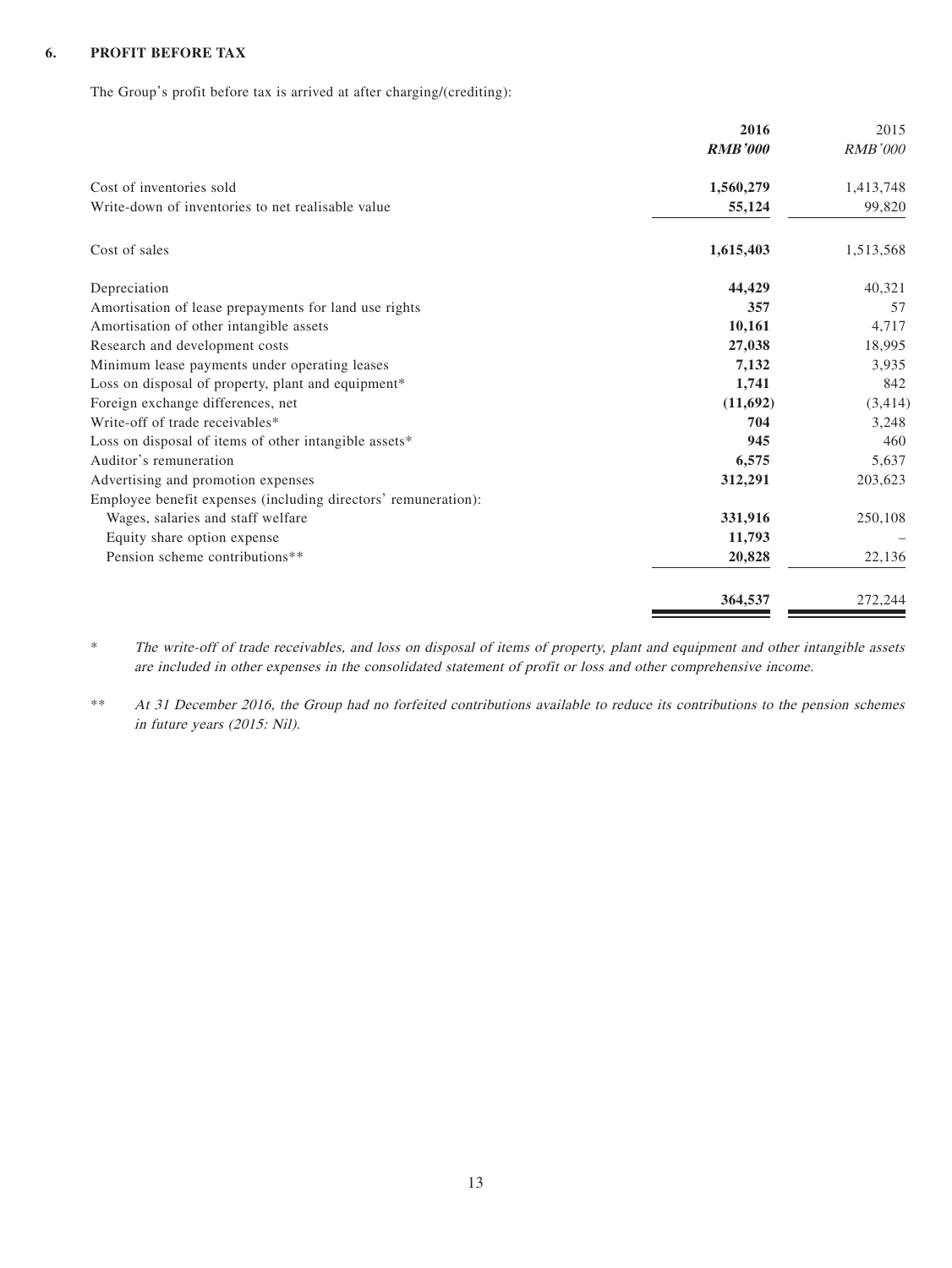#### **7. FINANCE COSTS**

An analysis of finance costs is as follows:

|                                                                                          | 2016           | 2015           |
|------------------------------------------------------------------------------------------|----------------|----------------|
|                                                                                          | <b>RMB'000</b> | <b>RMB'000</b> |
| Interest on bank loans, overdrafts and other loans                                       | 21,969         | 16,110         |
| Interest on finance leases                                                               | 669            | 952            |
| Total interest expense on financial liabilities not at fair value through profit or loss | 22,638         | 17,062         |
| Less: Interest capitalised                                                               | (5,272)        | (2,533)        |
|                                                                                          | 17,366         | 14,529         |
| Other finance costs:                                                                     |                |                |
| Unrealised loss on an interest rate swap                                                 | 483            | 1,516          |
|                                                                                          | 17,849         | 16,045         |

#### **8. INCOME TAX**

Hong Kong profits tax has not been provided as the Group did not generate any assessable profits arising in Hong Kong during the year (2015: Nil).

Taxes on profits assessable elsewhere have been calculated at the rates of tax prevailing in the jurisdictions in which the Group operates. Under the PRC income tax laws, enterprises are subject to corporate income tax (the "CIT") at a rate of 25%. Under the Netherlands income tax laws, enterprises are subject to the Netherlands corporate income tax rate of 20% for the first EUR200,000 taxable profits and 25% for taxable profits exceeding EUR200,000. Under the USA tax laws, enterprises are subject to the USA corporate income tax rate of 34%. Under the Canada tax laws, enterprises are subject to the Canada corporate income tax rate of 38%. Under the Australia tax laws, enterprises are subject to the Australia corporate income tax rate of 30%. Under the New Zealand tax laws, enterprises are subject to the New Zealand corporate income tax rate of 28%.

Ausnutria Dairy (China) Co. Ltd ("Ausnutria China") was designated as a High-tech Enterprise from 2010, and was granted a preferential CIT tax rate of 15% since then. During 2016, the application for the renewal of the designation of Ausnutria China as a High-tech Enterprise, which expired in December 2016, has been approved and Ausnutria China was granted the preferential CIT tax rate of 15% for another three years ending 31 December 2019.

| 2016           | 2015           |
|----------------|----------------|
| <b>RMB'000</b> | <i>RMB'000</i> |
|                |                |
| 115,477        | 46,204         |
| 107            |                |
|                |                |
| 4,110          | 7,768          |
| 173            | (427)          |
| (56, 111)      | (52,865)       |
| 63,756         | 680            |
|                |                |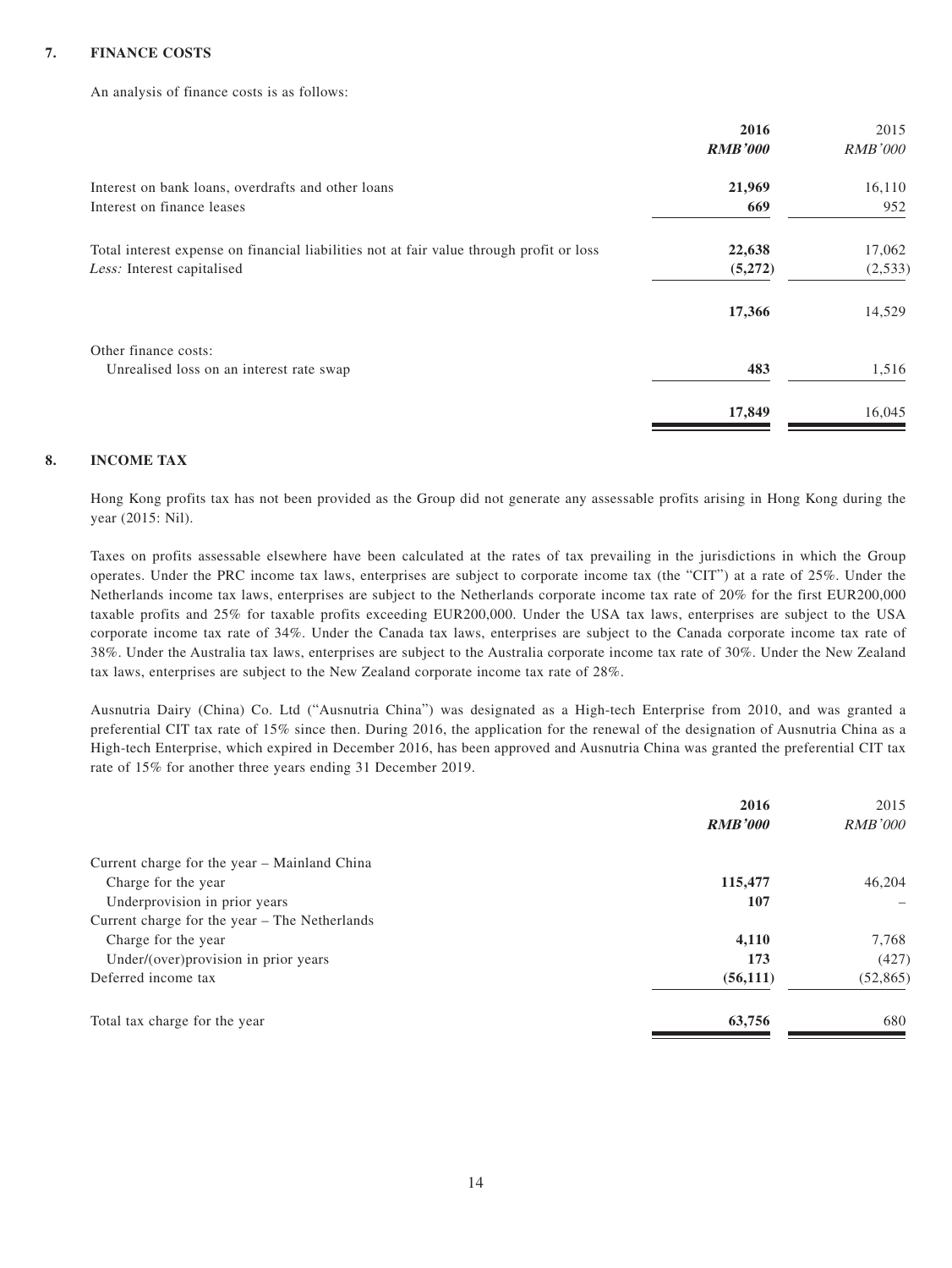#### **9. EARNINGS PER SHARE ATTRIBUTABLE TO ORDINARY EQUITY HOLDERS OF THE PARENT**

The calculation of the basic earnings per share amount is based on the profit for the year attributable to ordinary equity holders of the parent and the weighted average number of ordinary shares of 1,247,732,530 (2015: 1,033,178,472) in issue during the year.

The calculation of the diluted earnings per share amounts is based on the profit for the year attributable to ordinary equity holders of the parent, adjusted to reflect the share option issued. The weighted average number of ordinary shares used in the calculation is the number of ordinary shares in issue during the year, as used in the basic earnings per share calculation, and the weighted average number of ordinary shares assumed to have been issued at no consideration on the deemed exercise or conversion of all dilutive potential ordinary shares into ordinary shares.

#### **Earnings**

|                                                                                                                                                                                             | 2016<br><b>RMB'000</b> | 2015<br><b>RMB'000</b> |
|---------------------------------------------------------------------------------------------------------------------------------------------------------------------------------------------|------------------------|------------------------|
| Profit attributable to ordinary equity holders of the parent,<br>used in the basic and diluted earnings per share calculation                                                               | 212,672                | 50,645                 |
| <b>Shares</b>                                                                                                                                                                               |                        |                        |
|                                                                                                                                                                                             | 2016                   | 2015                   |
| Weighted average number of ordinary shares in issue<br>during the year used in the basic earnings per share calculation<br>Effect of dilution – weighted average number of ordinary shares: | 1,247,732,530          | 1,033,178,472          |
| Share options                                                                                                                                                                               | 2,441,325              |                        |
|                                                                                                                                                                                             | 1,250,173,855          | 1,033,178,472          |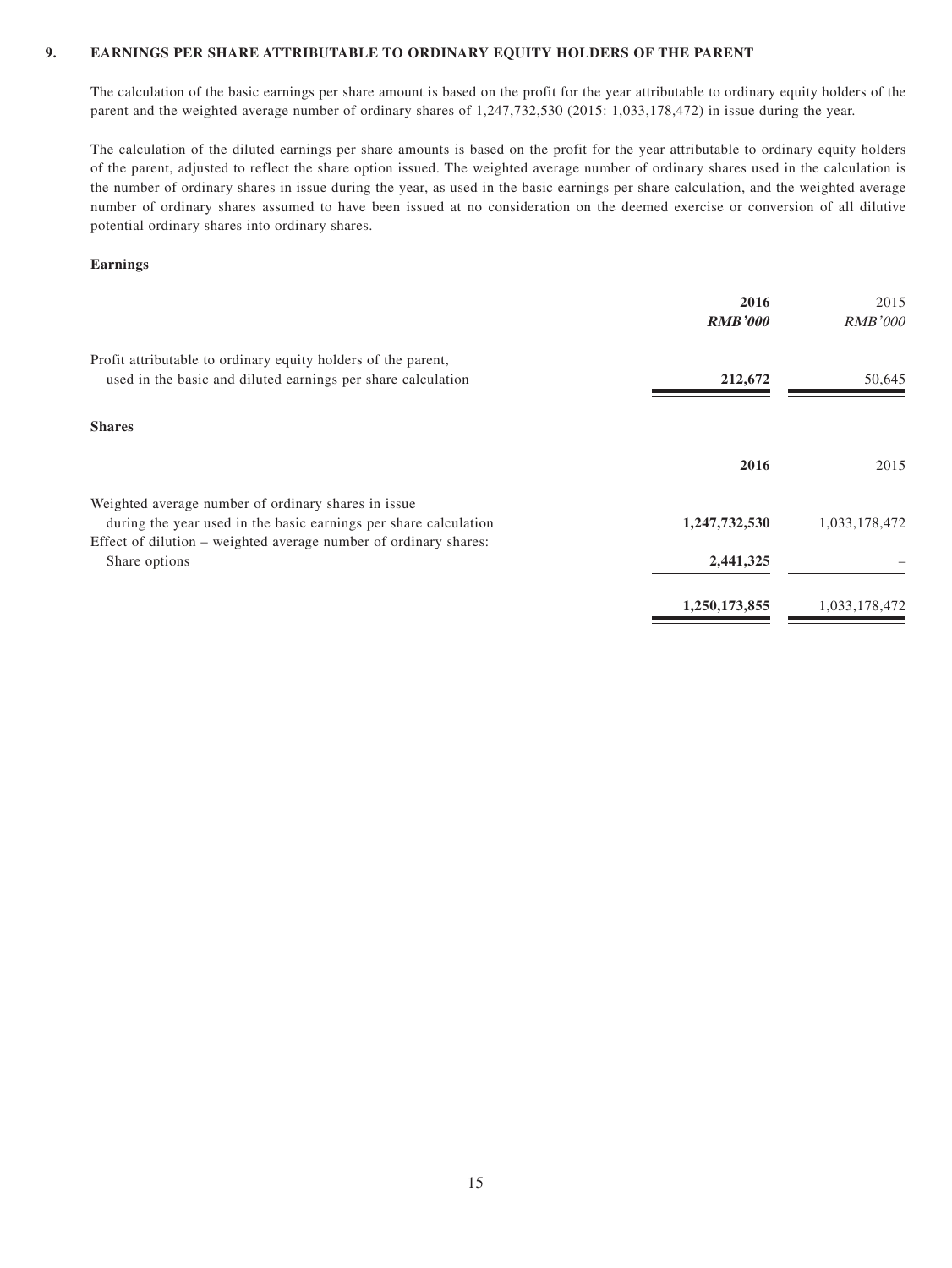|                                                       | <b>Total</b><br><b>RMB'000</b> |
|-------------------------------------------------------|--------------------------------|
| At 1 January 2015:                                    |                                |
| Cost                                                  | 75,713                         |
| Accumulated impairment                                |                                |
| Net carrying amount                                   | 75,713                         |
| Cost at 1 January 2015, net of accumulated impairment | 75,713                         |
| Exchange realignment                                  | (3,660)                        |
| At 31 December 2015                                   | 72,053                         |
| At 31 December 2015:                                  |                                |
| Cost<br>Accumulated impairment                        | 72,053                         |
|                                                       |                                |
| Net carrying amount                                   | 72,053                         |
| Cost at 1 January 2016, net of accumulated impairment | 72,053                         |
| Acquisition of nutrition business (note 15)           | 61,798                         |
| Exchange realignment                                  | 1,218                          |
| Cost and net carrying amount at 31 December 2016      | 135,069                        |
| At 31 December 2016:                                  |                                |
| Cost                                                  | 135,069                        |
| Accumulated impairment                                |                                |
| Net carrying amount                                   | 135,069                        |

#### **11. INVENTORIES**

|                | 2016<br><b>RMB'000</b> | 2015<br><b>RMB'000</b> |
|----------------|------------------------|------------------------|
| Raw materials  | 239,805                | 213,031                |
| Finished goods | 555,059                | 361,850                |
| Others         | 5,395                  | 4,976                  |
| Total          | 800,259                | 579,857                |

At 31 December 2016, certain of the Group's inventories that were attributed to the Group's operations in the Netherlands (the "Ausnutria Hyproca Group") with a net carrying amount of EUR63,841,000 (equivalent to approximately RMB466,473,000) (2015: EUR55,063,000, equivalent to approximately RMB390,683,000) were pledged to secure general banking facilities granted to the Ausnutria Hyproca Group.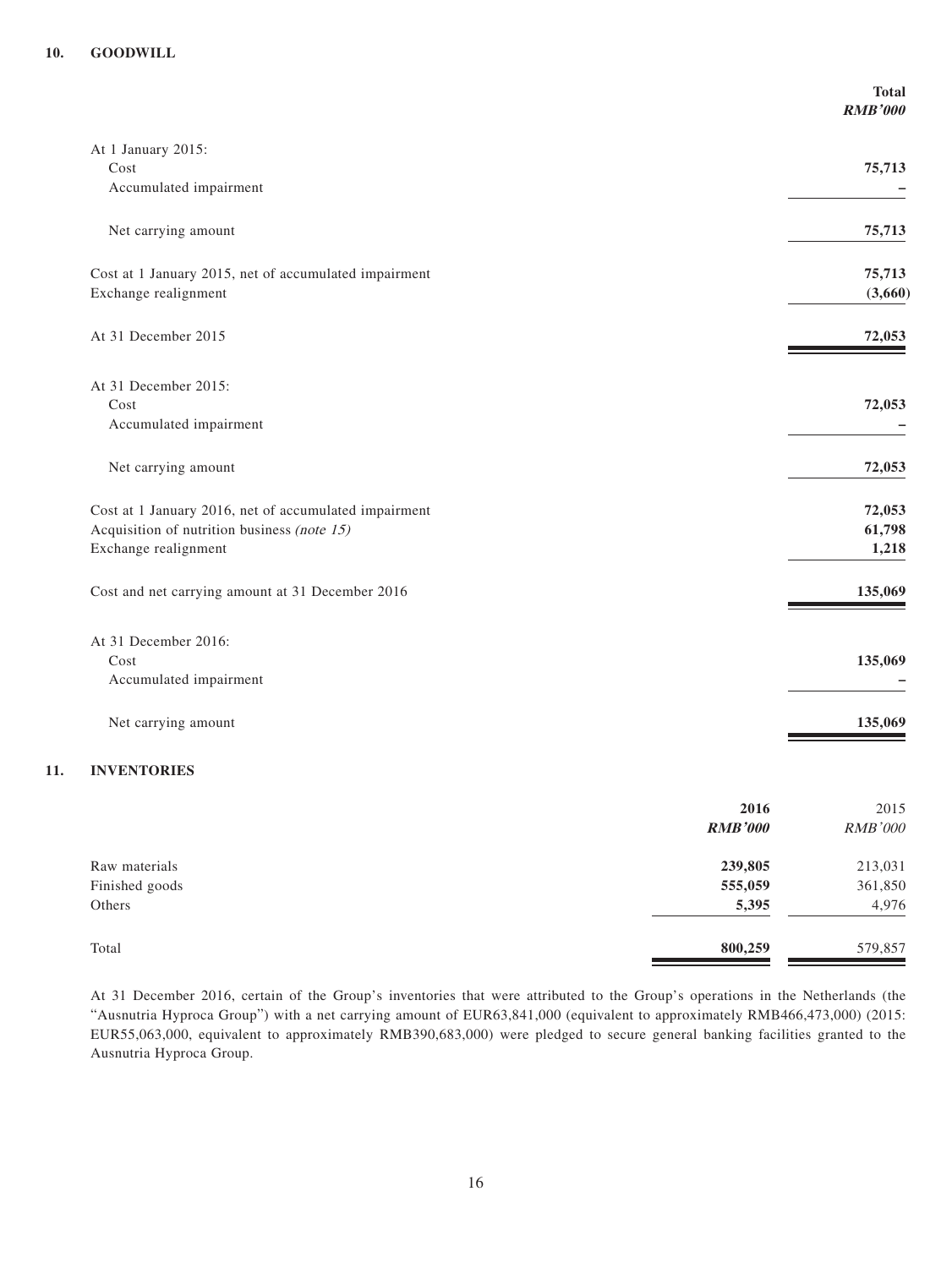|                                       | 2016<br><b>RMB'000</b> | 2015<br><b>RMB'000</b> |
|---------------------------------------|------------------------|------------------------|
| Trade receivables<br>Bills receivable | 161,943<br>55,047      | 145,552<br>39,844      |
| Total                                 | 216,990                | 185,396                |

The Group normally allows a credit period from 1 to 12 months (2015: from 1 to 12 months) to certain customers. The Group seeks to maintain strict control over its outstanding receivables. Overdue balances are reviewed regularly by senior management. In view of the aforementioned and the fact that the Group's trade receivables relate to a large number of diversified customers, there is no significant concentration of credit risk. Trade receivables are non-interest-bearing.

Included in the Group' trade receivables was amounts due from associates of EUR624,000 (equivalent to approximately RMB4,559,000) (2015: EUR271,000, equivalent to approximately RMB1,923,000) repayable on similar credit terms to those offered to the major customers of the Group.

An ageing analysis of the trade receivables as at the end of the reporting period, based on the invoice date and net of provisions, is as follows:

| 2016           | 2015           |
|----------------|----------------|
| <b>RMB'000</b> | <b>RMB'000</b> |
| 151,471        | 133,170        |
| 2,709          | 6,807          |
| 5,510          | 3,112          |
| 2,253          | 2,463          |
| 161,943        | 145,552        |
|                |                |

There was no provision for impairment as at 31 December 2016 (2015: Nil). The carrying amounts of the trade and bills receivables approximate their fair values.

#### **13. CASH AND CASH EQUIVALENTS AND OTHER BANK DEPOSITS AND PLEDGED DEPOSITS**

|                                                                          | 2016<br><b>RMB'000</b> | 2015<br><i>RMB'000</i> |
|--------------------------------------------------------------------------|------------------------|------------------------|
| Cash and bank balances                                                   | 448,262                | 307,620                |
| Time deposits                                                            | 876,697                | 955,728                |
|                                                                          | 1,324,959              | 1,263,348              |
| Less: Pledged deposits                                                   | (778, 427)             | (769, 738)             |
| Non-pledged time deposits with maturity of between 3 months to 12 months | (98,270)               | (185,990)              |
| Cash and cash equivalents                                                | 448,262                | 307,620                |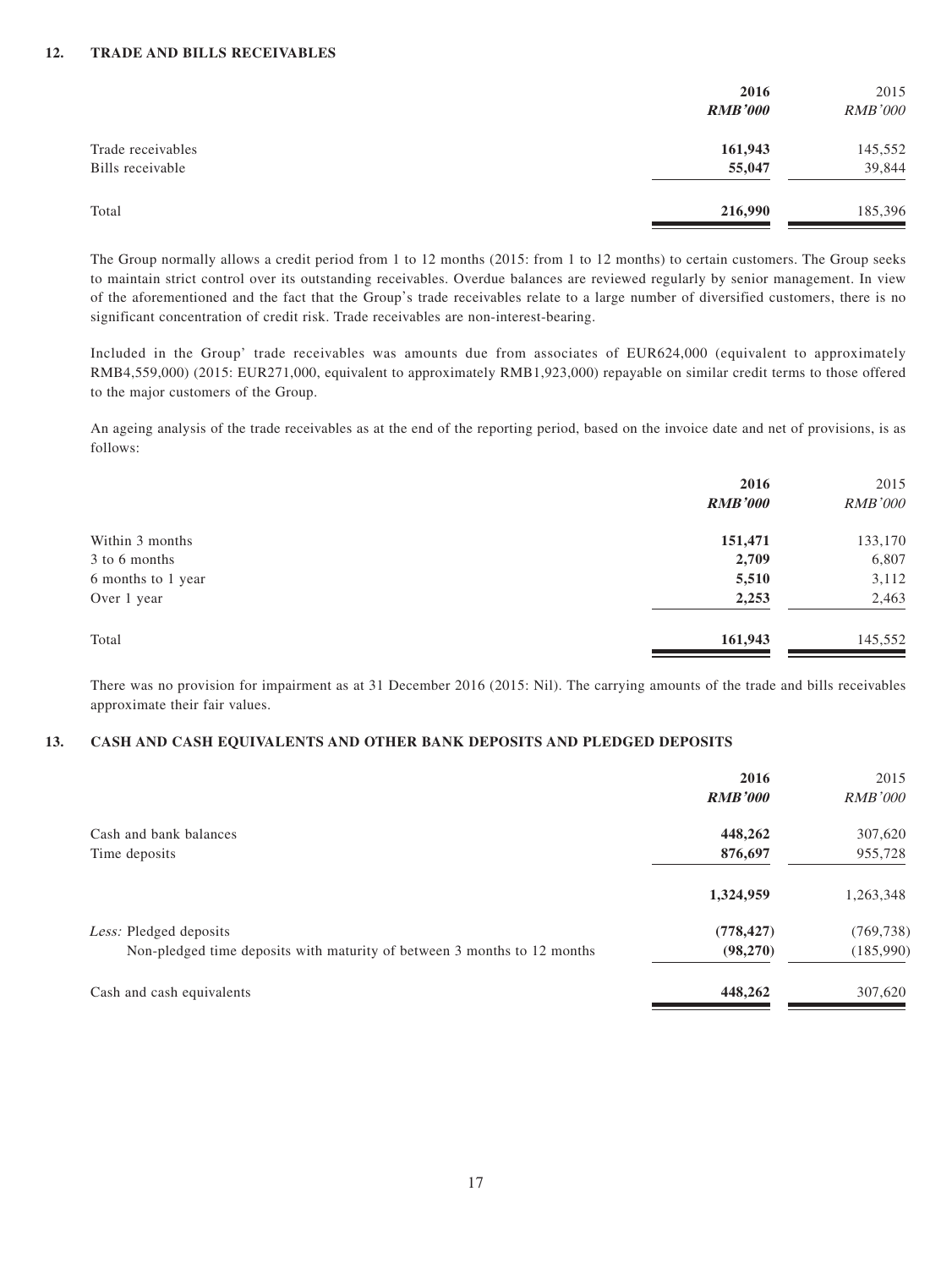#### **14. TRADE PAYABLES**

An aging analysis of the trade payables of the Group as at the end of the reporting period, based on the invoice date, is as follows:

|                                    | 2016<br><b>RMB'000</b> | 2015<br><b>RMB'000</b> |
|------------------------------------|------------------------|------------------------|
| Within 12 months<br>Over 12 months | 151,001<br>933         | 170,769<br>1,923       |
|                                    | 151,934                | 172,692                |

Included in the trade payables was an amount due to associates of EUR1,603,000 (equivalent to approximately RMB11,712,000) (2015: EUR438,000, equivalent to approximately RMB3,108,000) are repayable within 45 days.

Trade payables are interest-free and are normally settled within 12 months.

#### **15. BUSINESS COMBINATION**

Pursuant to an agreement entered into between the Group and Hunan XinDaXin Company Limited ("Hunan XinDaXin") on 11 July 2016, the Group agreed to purchase and Hunan XinDaXin agreed to sell the entire equity interests of Hunan Mornring Foodstuff Co., Ltd. ("Hunan Mornring"), which owned the land and building that is adjacent to the Group's existing production facility in Changsha city, the PRC, at a cash consideration of RMB28.5 million. The consideration was determined with reference to the appraised value reported under a valuation report produced by an independent qualified appraisal company in Hong Kong. The acquisition of Hunan Mornring was completed on 11 July 2016.

Pursuant to the agreements entered into between the Group and two independent parties (the "NCP Vendors") on 24 August 2016, the Company agreed to purchase and the NCP Vendors agreed to sell the business, namely the development, manufacturing, packaging and distribution of complementary medicine, nutritional and health care products (the "Nutrition Business"), together with the land and buildings (the "NCP Properties") that was used in conducting the Nutrition Business in Australia. The considerations for the purchase of the Nutrition Business and the NCP Properties amounted to a total of AUD31.6 million (equivalent to approximately RMB161.2 million). The acquisition of Nutrition Business and the NCP Properties were completed on 5 October 2016.

The aggregated fair values of the identifiable assets and liabilities of the Nutrition Business, the NCP Properties and Hunan Mornring as at the respective dates of acquisitions were as follows:

|                                             | <b>Note</b> | Fair value<br>recognised on<br>acquisition<br><b>RMB'000</b> |
|---------------------------------------------|-------------|--------------------------------------------------------------|
| Property, plant and equipment               |             | 31,718                                                       |
| Intangible assets                           |             | 76,880                                                       |
| Prepaid land lease payments                 |             | 27,985                                                       |
| Deferred tax assets                         |             | 702                                                          |
| Inventories                                 |             | 15,185                                                       |
| Other receivables                           |             | 823                                                          |
| Trade and other payables                    |             | (2, 341)                                                     |
| Deferred tax liabilities                    |             | (23,064)                                                     |
| Total identifiable net assets at fair value |             | 127,888                                                      |
| Goodwill on acquisition                     | 10          | 61,798                                                       |
| Satisfied by cash                           |             | 189,686                                                      |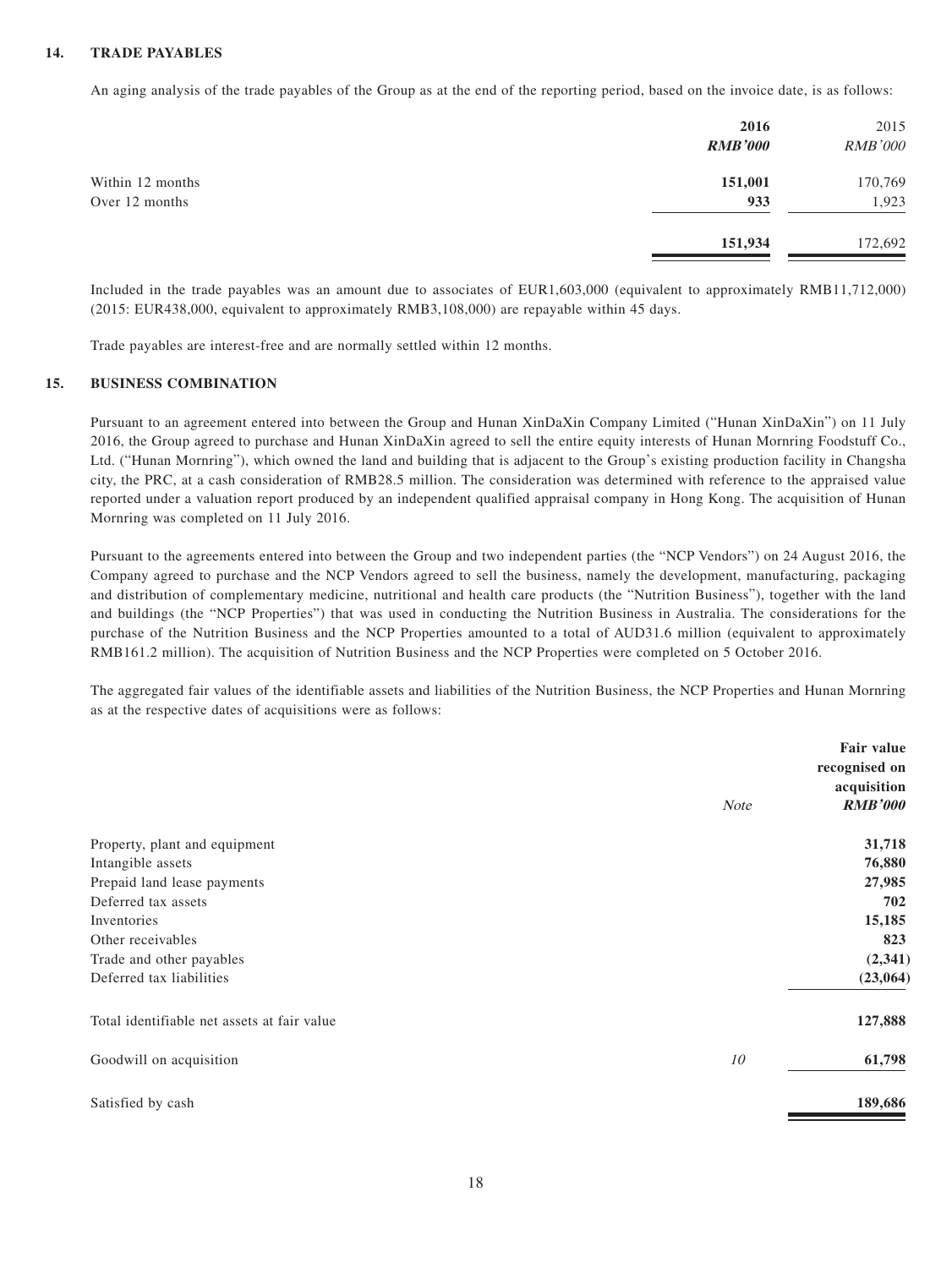The Group incurred transaction costs of RMB8,156,000 for the acquisitions. These transaction costs have been expensed and are included in other expenses in the consolidated statement of profit or loss.

An analysis of the cash flows in respect of the acquisition of the Nutrition Business, the NCP Properties and Hunan Mornring are as follows:

|                                                                                           |                | <b>RMB'000</b> |
|-------------------------------------------------------------------------------------------|----------------|----------------|
| Cash consideration                                                                        |                | (189, 686)     |
| Netting-off with contribution from non-controlling shareholder of NCP                     |                | 38,193         |
| Include in other payables                                                                 |                | 8,414          |
| Net outflow of cash and cash equivalents included in cash flows from investing activities |                | (143,079)      |
| Transaction costs of the acquisitions included in cash flows from operating activities    |                | (8,156)        |
|                                                                                           |                | (151, 235)     |
| <b>DIVIDENDS</b>                                                                          |                |                |
|                                                                                           | 2016           | 2015           |
|                                                                                           | <b>RMB'000</b> | <i>RMB'000</i> |

Proposed final – HK\$0.05 (2015: HK\$0.03) per ordinary share **55,805** 33,585

**16.**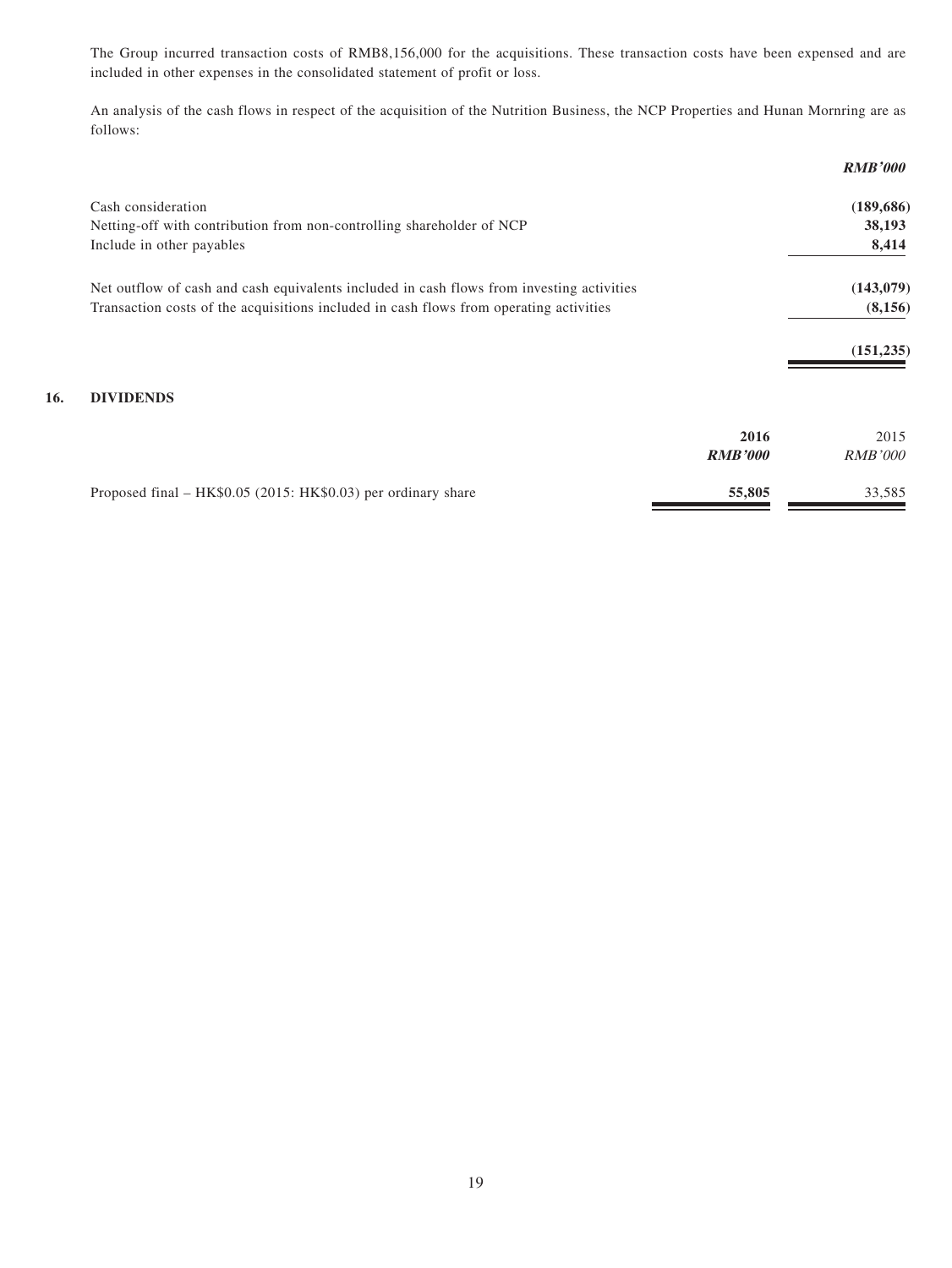#### **BUSINESS REVIEW**

During the Year 2016, the dairy industry, in particular, in the PRC which is the Group's principal market, continued to be challenging. While it is anticipated that the PRC market will continue to grow steadily due to the relaxation of the one-child policy and the rising living standards in the PRC, the continuous launch of new policies by the PRC government is bringing uncertainties to the development of the dairy industry.

However, given the infrastructure which the Company has established in the past, including the solid whollyowned production base in the Netherlands, the anticipated completion of the construction of new factories in Heerenveen, the Netherlands (the "Green Factory") and New Zealand in 2017 and the extensive distribution network in the PRC and overseas, the Group will benefit from the industry reforms in the medium- to long-run.

#### **Infant Formula Business**

#### **(A) Own-branded "Cow milk-based"**

The Group commenced its business of the marketing and distribution of cow milk-based infant formula in the PRC with its milk source principally based in Australia and under the brand names of Allnutria, A-Choice and Best-Choice in 2003. In order to secure the long-term growth of the Group, the Group acquired 51% and 49% equity interests in Ausnutria Hyproca B.V. ("Ausnutria Hyproca"), which together with its subsidiaries, owned the dairy-related production facilities in the Netherlands, in 2011 and 2015, respectively. In 2013 and 2014, in order to further integrate the business of the Ausnutria Hyproca Group and support the future own-branded infant formula development of the Group, the Group made significant capital investment aiming to increase and improve the productivity and the quality standards of the Ausnutria Hyproca Group. The production facilities upgrading plan of the Ausnutria Hyproca Group was completed at the end of 2015. The supply of own-branded cow milk-based infant formula from the Ausnutria Hyproca Group to the PRC increased by 142.9% from RMB97.5 million for the Year 2015 to RMB236.8 million for the Year 2016.

Besides, in order to meet the continuous growth in demand for infant formula in the PRC and cater for the different needs of the wide range of consumers in the PRC, apart from the continuous development of the Company's original brand *Allnutria*, the Group has also launched a number of other brands, including Puredo, Hyproca 1897, Neolac, Mygood and Eurlate in recent years. For marketing and strategic reasons, these brands are managed and operated by different business units of the Group. Further, in order to ensure stable and sufficient infant formula supply and mitigate the concentration risk of milk source, the Group diversified its infant formula supply to a number of countries in recent years. For the Year 2016, the infant formula sold by the Group in the PRC are supplied by different manufacturers which are located in New Zealand, Australia, France as well as the Group's own factories in the Netherlands. The Board believes that the above strategies will facilitate the long-term continuous growth of the Group.

For the Year 2016, sales of own-branded cow milk-based infant formula increased by 53.0% to RMB1,018.9 million. The continuous growth was mainly driven by (i) the continuous increase in demand for infant formula in the PRC; (ii) the increasing recognition of the high quality standards of infant formula manufactured by the Group; (iii) the clear brand positioning and the adjusted business strategies implemented by the Group; and (iv) the high industry entry barrier as a result of the raising industry regulatory standards implemented by the PRC government.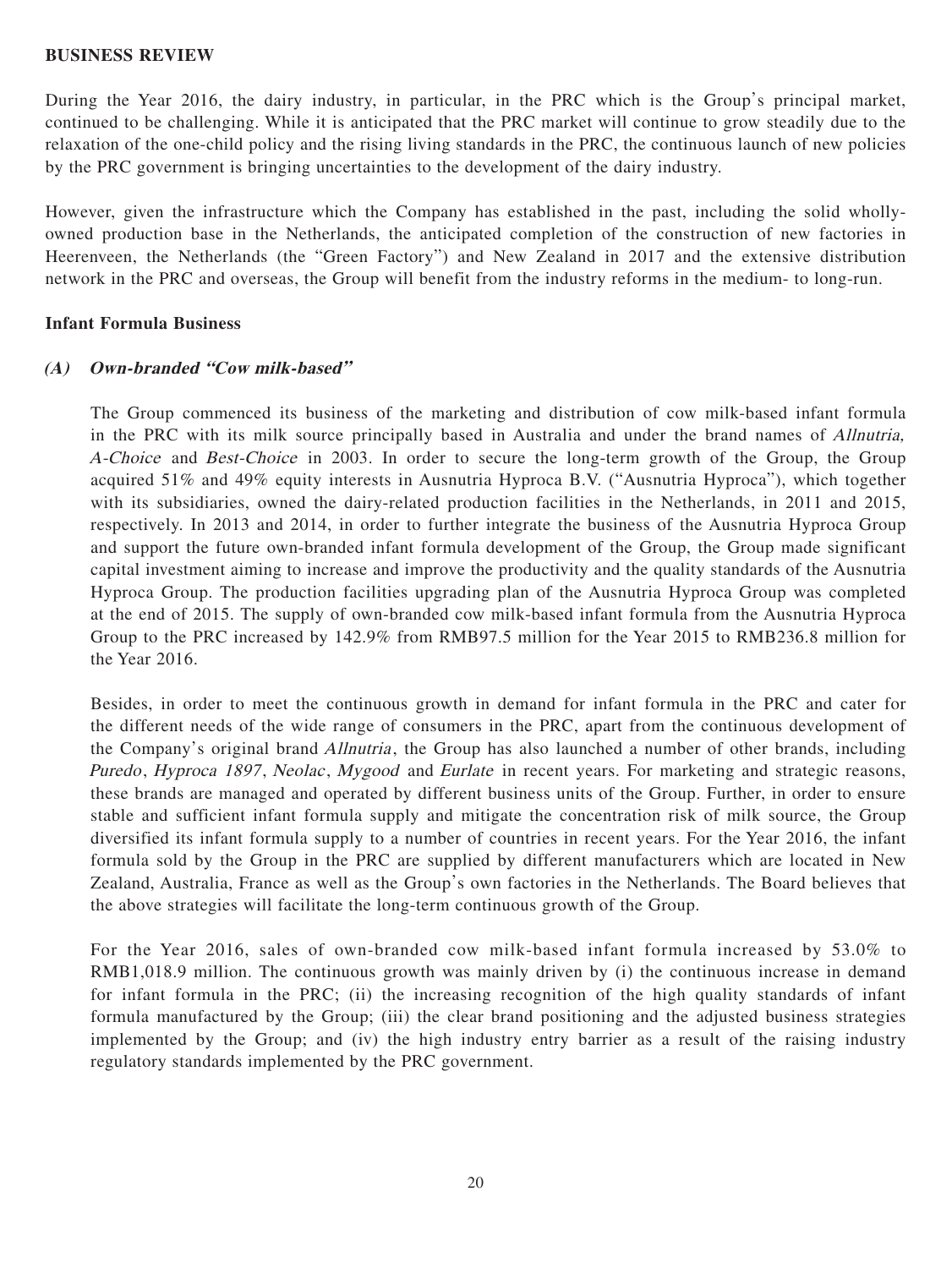### **(B) Own-branded "Goat milk-based"**

The Group introduced Kabrita in the PRC in 2011 and thereafter in Russia and the Commonwealth of Independent States (the "CIS"), Europe, the Middle East, the United States, Canada, Brazil and South Africa.

During the Year 2016, sales of Kabrita continued to be promising and has become one of the Group's key profit contributors. For the Year 2016, sales of Kabrita in the PRC amounted to RMB663.5 million, representing an increase of RMB202.5 million, or 43.9%, when compared with the Year 2015. According to the data obtained from the PRC customs, the market share of Kabrita has been ranked as the number one imported goat milk-based infant formula in the PRC for three consecutive years since 2014. The development and performance on the sale of *Kabrita* overseas also improved significantly for the Year 2016 and amounted to RMB135.4 million, representing an increase of RMB56.5 million, or 71.6%, when compared with the Year 2015.

All Kabrita products are manufactured by the Ausnutria Hyproca Group in the Netherlands since they were launched in 2011. The continuous success in *Kabrita* is mainly attributable to (i) the effective marketing strategy launched by the Group; (ii) the unique formula; and (iii) the unique position and business model of the Ausnutria Hyproca Group (the upstream) which facilitates the development and manufacture of Kabrita.

As part of the long-term strategy of the Group to launch Kabrita worldwide, in 2014, the Group approved clinical trials to apply for approval by the US Food and Drug Administration (the "FDA") for the sale of Kabrita in the United States. The clinical trials and the application of the import approval to the United States of Kabrita has been carried out as scheduled. In particular, the Group received the Generally Recognised as Safe "GRAS" status (GRN No. 644) for the non-fat dry goat milk and goat whey protein concentrate for use in the goat milk-based infant formula, i.e. confirming that these ingredients are recognised as safe and permitted to be used as the source of protein in infant formula in the United States, during the Year 2016.

The Group will continue to launch *Kabrita* in other major countries and aim to become a global market leader in goat milk-based infant nutrition products. This ambition will be leveraged by the studies and clinical trial conducted by (i) the medical school of Peking University; (ii) the clinical studies in Europe; and (iii) the in-house research and development team in the Netherlands and North America during the course of applying for FDA approval.

#### **(C) Private Label business**

Other than the development of its own-branded business, the Ausnutria Hyrpoca Group also produces infant formula for other worldwide customers on an OEM basis (the "Private Label"). In view that the facilities upgrading plans were completed in 2015, the Ausnutria Hyproca Group has allocated more of its production capacity in the Year 2016 to serve the Private Label customers. For the Year 2016, sales of the Private Label business increased by 71.9% to RMB472.1 million, and represented 17.2% of the total revenue of the Group.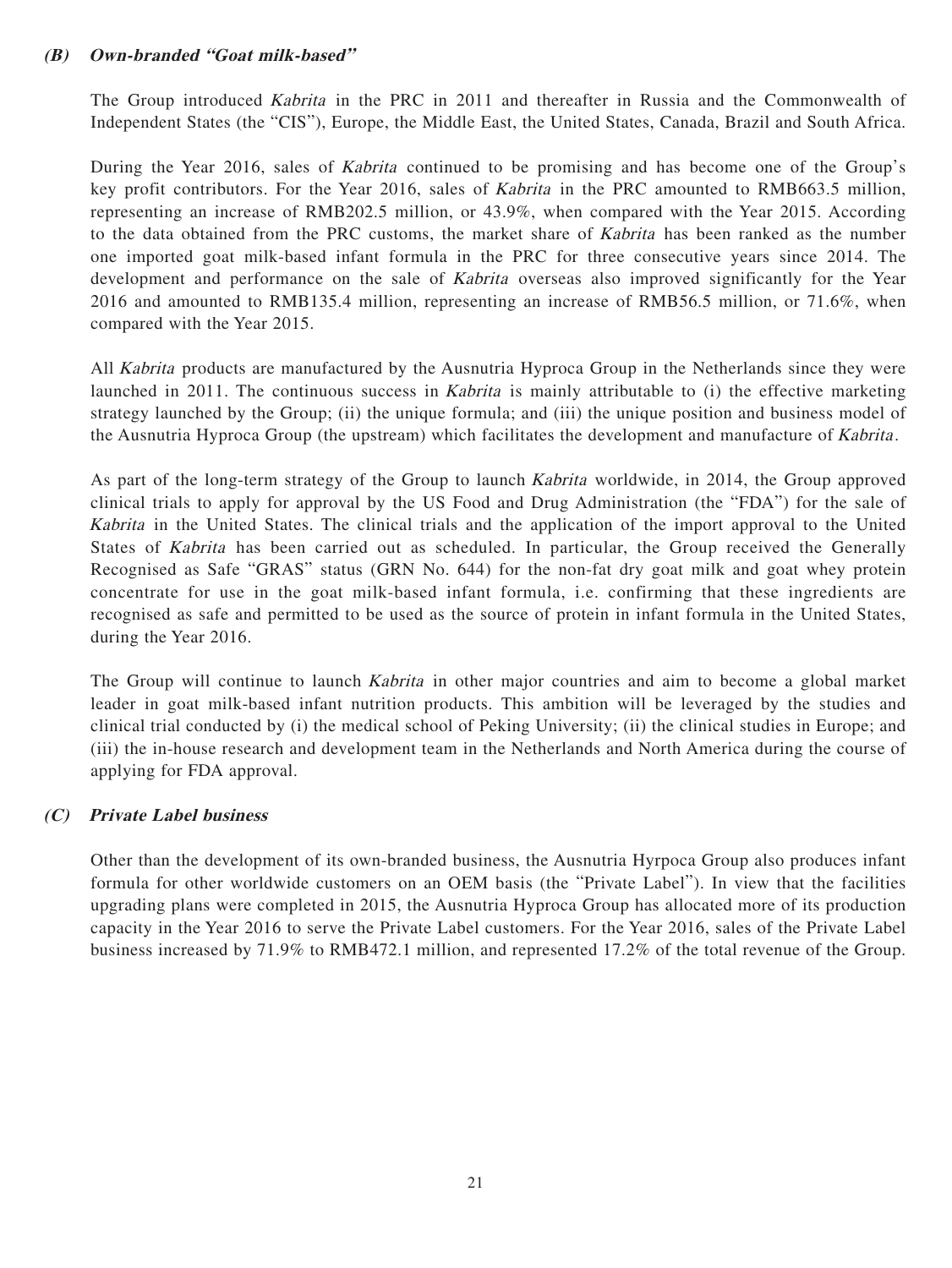#### **Nutrition business**

The Group commenced the business in the manufacture and distribution of nutrition products through the acquisition of the Nutrition Business and the marketing and distribution of import functional milk under the Group's own brand name "Globlait" in the PRC since the fourth quarter of the Year 2016. As the Nutrition Business commenced in the fourth quarter of the Year 2016 and there were certain one-off expenses incurred, including but not limited to, the legal and professional fees and stamp duty paid, in relation to the acquisition of the Nutrition Business and marketing related costs, including but not limited to, market researches and brand positioning related costs incurred during the start-up stage, sale and operating performance derived from the Nutrition Business amounted to RMB12.3 million and loss of RMB35.6 million, respectively, for the Year 2016.

The Group has already commenced the launch of its nutrition products under the brand name "Nutrition Care" (which was principally sold in Australia and New Zealand prior to the acquisition of the Nutrition Business) in the PRC, where it is considered to be the future principal market of these products, since the end of 2016.

In anticipation of the continuous increase in the demand for the products produced by the Group, in particular, the infant formula, and to meet the long-term strategies of the Group to become a nutrition service provider, the Group has undertaken the following steps during the Year 2016.

## **Acquisition of the entire equity interests in Hunan Mornring Foodstuff Co., Ltd.**

On 11 July 2016, Ausnutria China, a wholly-owned subsidiary of the Company, entered into a share transfer agreement with Hunan XinDaXin 湖南新大新股份有限公司, a connected person as defined under the Rules Governing the Listing of Securities (the "Listing Rules") of the Stock Exchange. Pursuant to the agreement, Ausnutria China agreed to acquire and Hunan XinDaXin agreed to sell the entire equity interests in Hunan Mornring 湖南沐林現代食品有限公司 (the "Mornring Acquisition"), the principal activity of which is the holding of a plot of land and building (the "Changsha Properties") that is adjacent to the Group's existing production facility in Changsha city, the PRC, at a consideration of RMB28.5 million.

The purpose of the Mornring Acquisition is to facilitate the future expansion of the Group's production and storage facilities in Changsha city, the PRC. The consideration was determined after arm's length negotiation between Ausnutria China and Hunan XinDaXin based on the appraised value of the Changsha Properties reported under a valuation report produced by an independent qualified appraisal company in Hong Kong.

The Group is finalising a detail business plan for the future development of the Changsha Properties. Further details regarding the Mornring Acquisition are set out in the announcement of the Company dated 11 July 2016. The Mornring Acquisition was completed on 11 July 2016.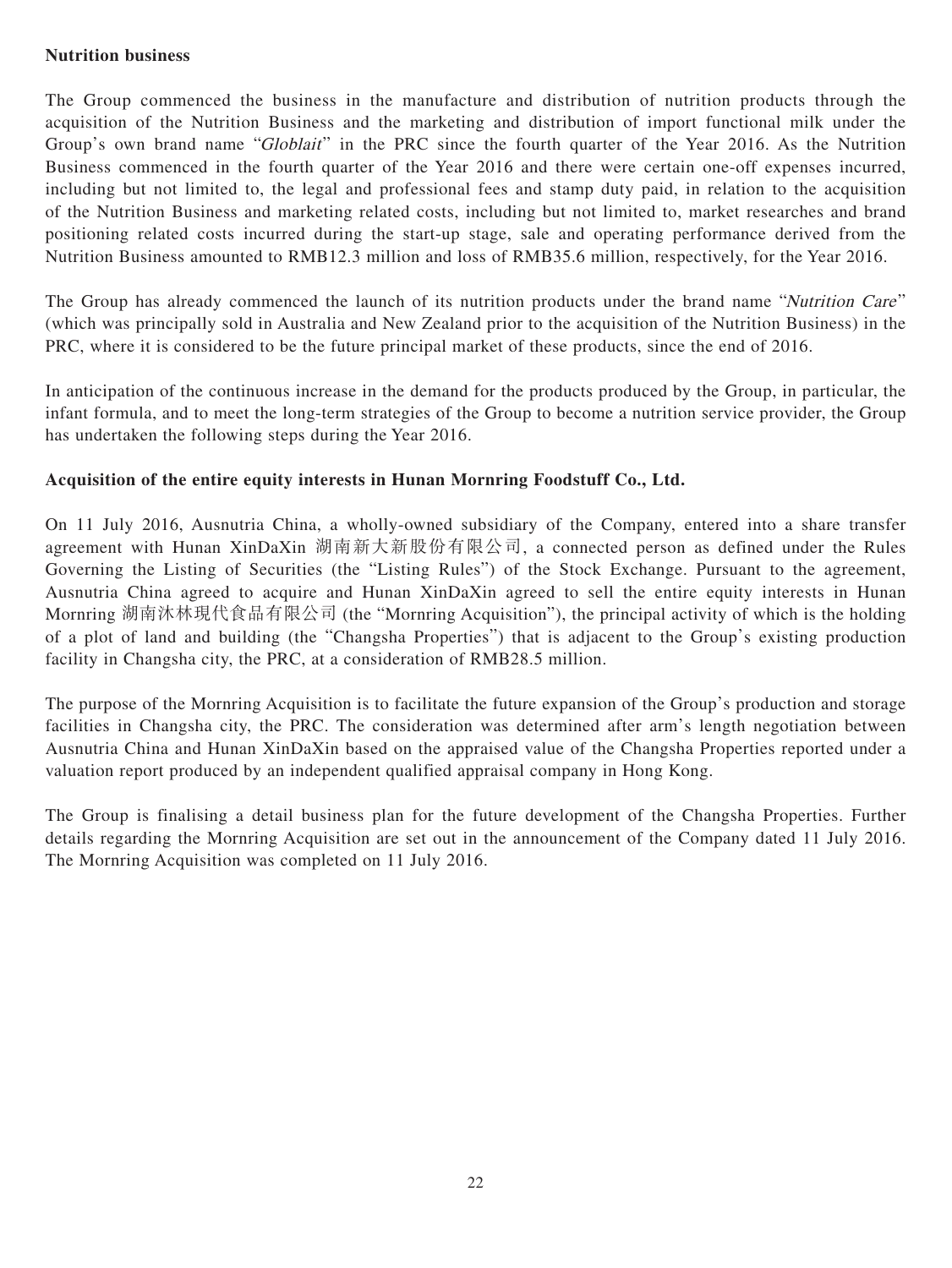## **Acquisition of 100% interest by the Group and subsequent subscription of 25% interests by the NCP Vendors in the Nutrition Business in Australia**

On 24 August 2016, the Group, through Nutrition Care Pharmaceuticals Pty Ltd (formerly known as Nutrition Care Holding Pty Ltd) ("NCP"), entered into agreements with the NCP Vendors for the purchase of the Nutrition Business, together with the NCP Properties, that were used in conducting the Nutrition Business in Australia. Pursuant to the respective agreements (the "Nutrition Business Agreements"), the consideration for the purchase of the Nutrition Business and the NCP Properties amounted to AUD26.4 million (equivalent to approximately RMB134.7 million) and AUD5.2 million (equivalent to approximately RMB26.5 million), respectively. Upon completion of the Nutrition Business Agreements, the Group will own the Nutrition Business (which are manufactured under the Therapeutic Goods Administration (the "TGA") licensed and meet the Goods Manufacturing Practice requirements), the assets purchased thereunder and the NCP Properties would immediately be able to continue and develop the Nutrition Business that was previously carried out by the NCP Vendors.

The Group has been principally engaged in the dairy business where it has established a strong foundation over the years. In view of the increasing health awareness of the general public, particularly in the PRC, on the one hand, the Group will continue to expand its production capability and distribution network in the dairy industry sector, on the other hand, the Company has been actively seeking investment opportunities to extend its existing product range and to utilise its strong distribution and customer network and innovative marketing models to meet the demand of the customers in related segment.

The Group considers that, given the increasing health awareness globally and particularly in the PRC where the living standards has been improving, the nutrition business segment has a potential of high future growth. The Group believes that the acquisition of the Nutrition Business, which includes a factory that is TGA licensed, is highly complementary to its existing product portfolio and can create synergies with the existing businesses of the Group and is in line with the long-term strategy of the Group.

Upon completion of the Nutrition Business Agreements on 5 October 2016, the NCP Vendors continued to be beneficially interested in 25.0% of the Nutrition Business and has through a consultant company been acting as the consultant for the Nutrition Business. Besides, most of the employees that were previously involved in the Nutrition Business have already transferred to the Group upon completion of the Nutrition Business Agreements. The Company believes such arrangement will facilitate a smooth transition as well as to expedite the development of the Group into the Nutrition Business sector by leveraging on the expertise of the consultant and the management team and the strong distribution and customer network of the Group.

Further details regarding the acquisition of the Nutrition Business are set out in the announcement of the Company dated 24 August 2016.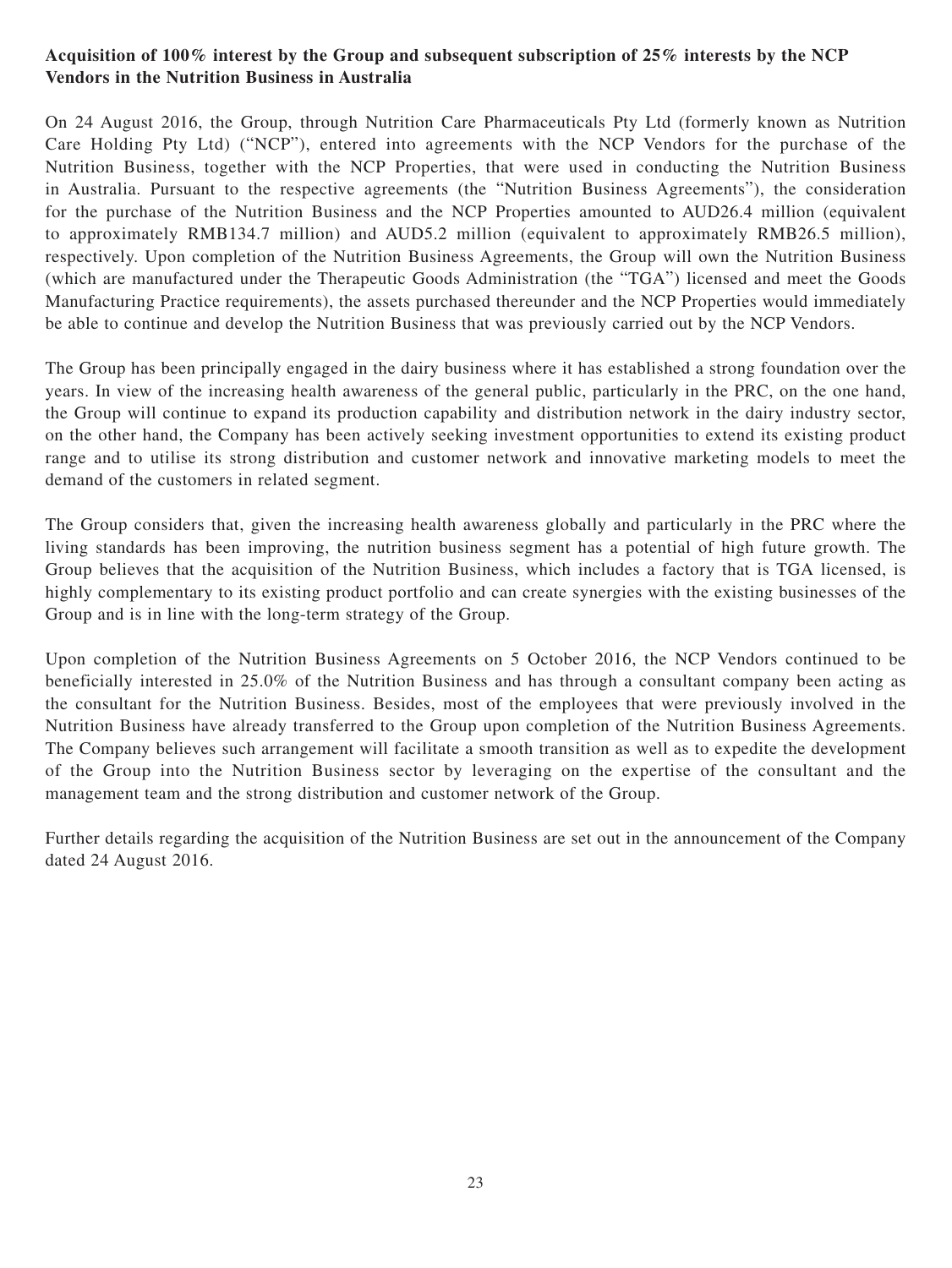## **Formation of a joint venture with Westland Co-operative Dairy Company Limited in New Zealand**

On 29 September 2016, the Group and Westland entered into an agreement (the "NZ Agreement") for the purpose of establishing a manufacturing plant in New Zealand for the production and sale of dairy based powder products, including infant formula milk powder, follow-up formulation and other nutrition products for kids and adults. According to the NZ Agreement, the Group injected NZD4.5 million (equivalent to approximately RMB21.8 million) in cash and Westland transferred the ownership of the a plot of land (the "NZ Land") with an appraised value of NZD3.0 million (equivalent to approximately RMB14.6 million) reported under a valuation report as produced by an independent qualified appraisal company to the newly formed joint venture company established in New Zealand (the "NZ Joint Venture"). The NZ Land, which is adjacent to an existing manufacturing plant of Westland and located at Rolleston in New Zealand has a site area of approximately 2.5 hectares. The NZ Joint Venture is owned as to 60% and 40% by the Group and Westland, respectively, and accordingly is accounted for as a subsidiary of the Group.

Westland, a co-operative dairy company established in New Zealand, is the second largest dairy co-operative in New Zealand and has become one of the major suppliers of the Group since 2013. The principal business activities of Westland include the manufacture and sale of dairy products (including yoghurt) derived from milk sourced from the co-operative, who are also the shareholders of Westland from its production facilities in New Zealand.

Further, to support the operation of the NZ Joint Venture in the start-up stage, the NZ Joint Venture also entered into a shareholder loan agreement, pursuant to which the Group, as the lender, granted a facility of NZD32.0 million (equivalent to approximately RMB155.2 million) to the NZ Joint Venture, as the borrower, for the start-up of the business in New Zealand, including among other things, the construction of a manufacturing plant and the purchase of machinery and equipment.

The purpose for the investment in the NZ Joint Venture is to further develop and diversify the milk source and to enhance the production capabilities of infant formula of the Group so as to cater for the anticipated continuous growth in sale of infant formula of the Group in the PRC as well as overseas countries. In addition, the Group can also leverage on Westland's expertise and resources through the establishment of the NZ Joint Venture. Pursuant to the agreements respectively entered into with the NZ Joint Venture by Westland and Ausnutria China, Westland shall supply its dairy based nutritional powder products with milk source in New Zealand as the base for the NZ Joint Venture to produce the infant formula and adult nutritional products. The products will then be sold to the Group under the Group's own brand name for sale to customers in the PRC as well as to other customers on an OEM basis.

The total investment costs in the NZ Joint Venture by the Group amounted to a total of NZD36.5 million (equivalent to approximately RMB177.0 million). Further details regarding the investment in New Zealand are set out in the announcement of the Company dated 29 September 2016.

#### **Industry overview**

Currently, there are over 2,500 brands of infant formula in the PRC manufactured by about 108 and 77 factories in the PRC and overseas, respectively, which are registered with Certification and Accreditation Administration of the PRC. As a result of the increasing public health awareness and the demand for higher food quality and safety standards worldwide, in particular for infant nutrition products, new regulations and policies have been proposed from time to time in order to maintain the related industry's healthy growth and improve the quality and safety standards.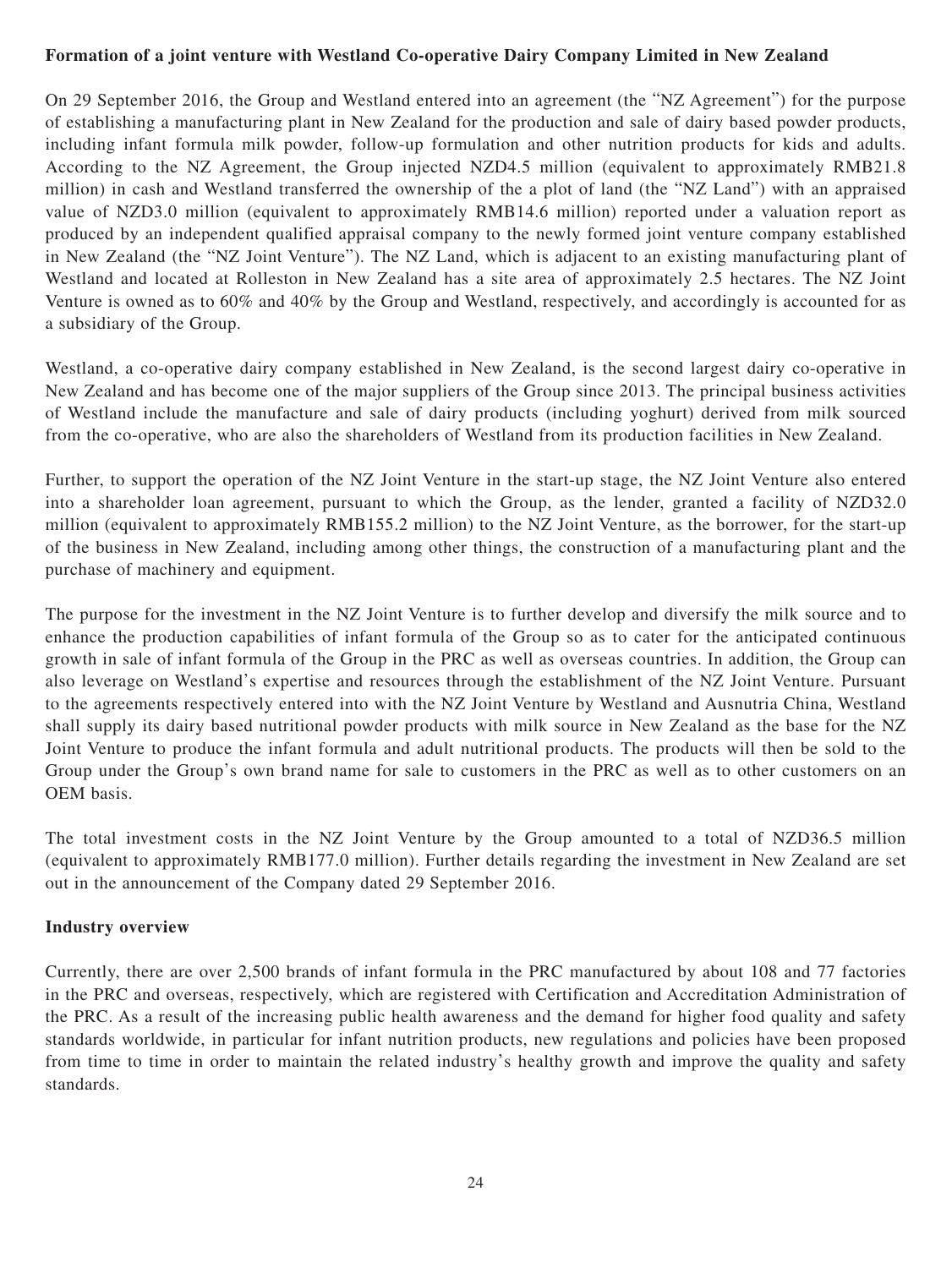Following the implementation of a number of new policies in the PRC in recent years which impose stringent quality controls of infant formula in the PRC, on 6 June 2016, the China Food and Drug Administration further promulgated the Administrative Measures for the Registration of Formulas for Infant Formula Powder(《嬰幼 兒配方乳粉產品配方註冊管理辦法》)(the "Measures"). The purposes of implementing the Measures are to strengthen the supervision over the research and development and the formulation of the infant milk powder by enterprises and improve their research and development, production and inspection capabilities with an aim to further enhance the quality and safety standards of infant formula in the PRC. The Measures are considered to be one of the most stringent regulations on infant milk powder in the world and will come into effect on 1 January 2018.

Firstly, the Measures specify that domestic and imported infant formula sold in the PRC will be subject to the registration system which is designed with reference to the more stringent quality control system in the pharmaceutical sector in the PRC. Registration for infant formula shall be approved only if the manufacturer possesses the required research and development, production and inspection capabilities, and can meet the relevant regulatory requirements for the production of infant food formula according to the relevant laws and regulations and the national food safety requirements in the PRC.

Secondly, the number of formula to be manufactured by each enterprise is limited in order to facilitate consumers' evaluation of different formulae in the market. The Measures stipulate that each enterprise shall, in principle, own not more than three brands.

Thirdly, labeling and advertising of infant formula will be regulated to avoid delivering misleading information to the consumers. The Measures require industry participants to submit supporting materials for the functions set forth in the labels of their products during their registration process.

Fourthly, the regulatory requirements and the legal liability of market participants will be clearly stated under the Measures.

With the implementation of the Measures, it is believed that the infant formula market in the PRC will grow in a more healthy and positive direction in the long run. Given the solid foundation that the Group has established over the years, the stringent and high quality controls and research and development capabilities of the Group, the Board believes that the Group will benefit from the implementation of the Measures.

## **OUTLOOK**

According to the National Bureau of Statistics of the PRC, the number of newborn in the PRC increased by 7.9% from 16.6 million for the Year 2015 to 17.9 million for the Year 2016. The Company believes the increase was the result of the relaxation of the one-child policy as well as the increasing household income in the PRC which enables more families to consider a second child. The Company believes that the number of newborn, and hence the demand for infant formula, will continue to increase in the future.

In order to support the Group's continuous expansion of the market position in infant formula products sector for cow own-brands in the PRC and the goat own-brands as well as the Private Label business worldwide and to realise the long-term business strategies of the Group of serving consumers with a full range of nutrition products, other than the continuous adjustments on or launch of effective marketing strategies to cope with the rapid change in market conditions, the Group will focus on the followings: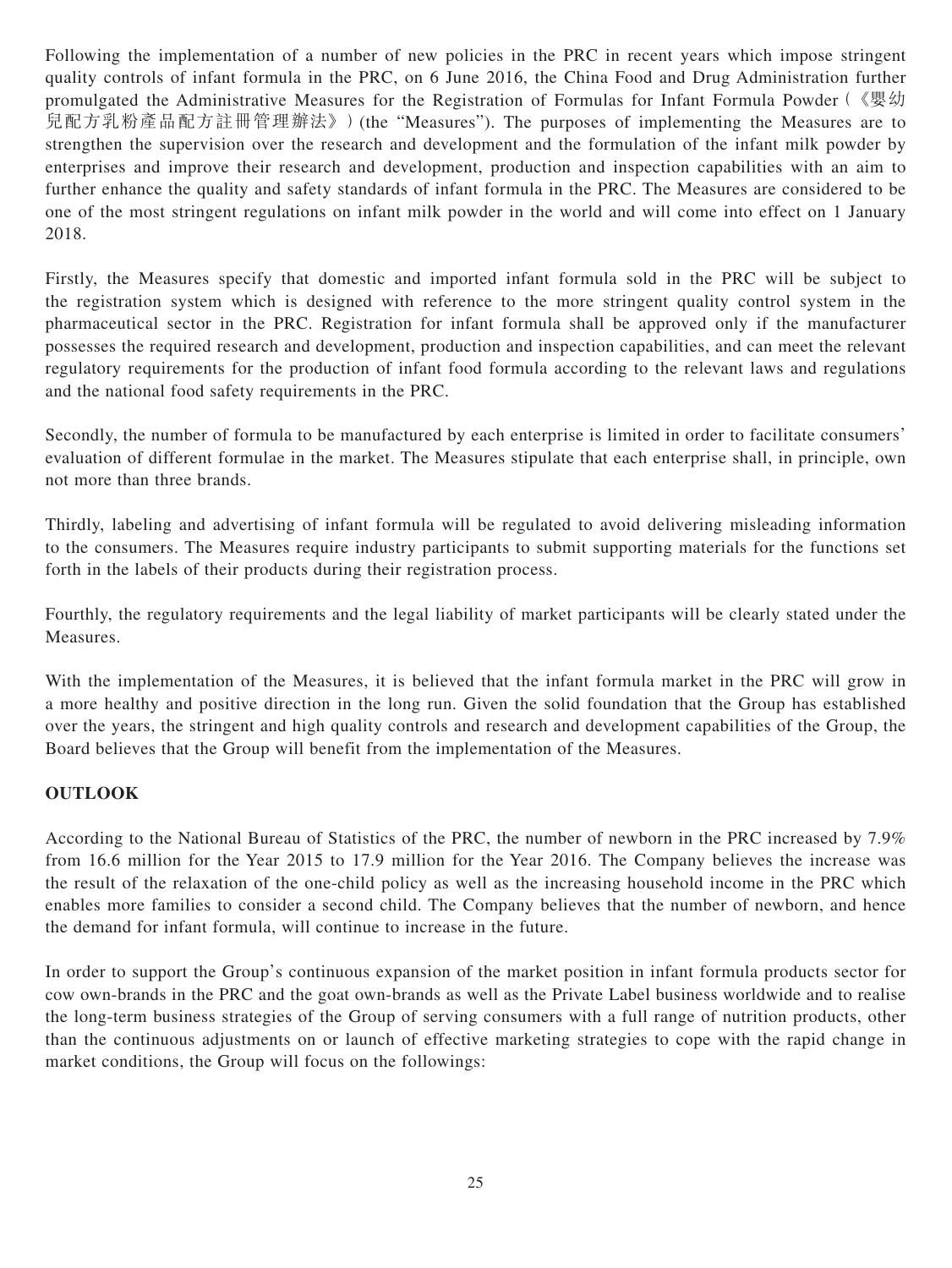## **Complete the construction of the new manufacturing plants in the Netherlands and New Zealand**

In order to support the anticipated continuous growth in the demand for infant formula products of the Group, in 2014 and 2016, the Group has approved the construction of new factories in the Netherlands and New Zealand. The purpose of investing in new factories is to improve the blending and packaging capacity as well as to diversify the milk source of the Group. According to the current status of the two projects, the construction of both new factories will be completed in 2017.

As at 31 December 2016, the Group has already invested EUR71.8 million (equivalent to approximately RMB527.1 million) (2015: EUR46.4 million) (equivalent to approximately RMB341.7 million) and NZD4.9 million (equivalent to approximately RMB23.5 million) (2015: Nil) in the Netherlands and New Zealand factories, respectively. Upon completion of the construction of the two new factories, the blending and packaging capacity of the Group in the Netherlands will increase progressively from approximately 30,000 tons to 90,000 tons by 2019 and there will be an additional capacity in New Zealand for approximately 15,000 tons.

The Board believes that the Group's productivity and quality standards and hence the turnover and profitability of the Group will be greatly enhanced when the operations of the new factories commence in 2017.

#### **Extension into the Nutrition Business sector**

The Group realises the business potentials and the importance to continue the supply of quality nutrition products and serve the infants in their future life. In order to meet the needs of the consumers, the Group has commenced the business in the marketing and distribution of imported functional liquid milk in the PRC and has, through the acquisition of the Nutrition Business, commenced the launch of the nutrition products in the PRC that are produced by NCP. The Group will continue to strengthen its marketing and business strategies in the nutrition sector by leveraging on the resources of NCP, the network of the Group and the strong demand for quality nutrition products worldwide, particularly in the PRC.

Save for the above, the Group has been exploring investment opportunities that help diversifying the Group's milk supply and also the Group's product mix. In particular, the Company is in negotiation with independent parties for the possible co-operations in the related business (the "Possible Co-operations").

The Board wishes to emphasise that the Possible Co-operations may or may not proceed. In the event that any definitive agreement is entered into, the Possible Co-operations may or may not constitute a notifiable transaction for the Company under Listing Rules. The Company will make further announcement as and when appropriate.

The Group will continue to make use of its internal resources and global network to explore potential investment opportunities in upstream dairy and/or nutrition related assets and operations to broaden the Group's milk powder supply sources and related dairy and/or nutrition related products to meet the growing global demand, particularly in the PRC, for quality health products. Meanwhile, the Group will continue to focus on the development of its core infant formula business.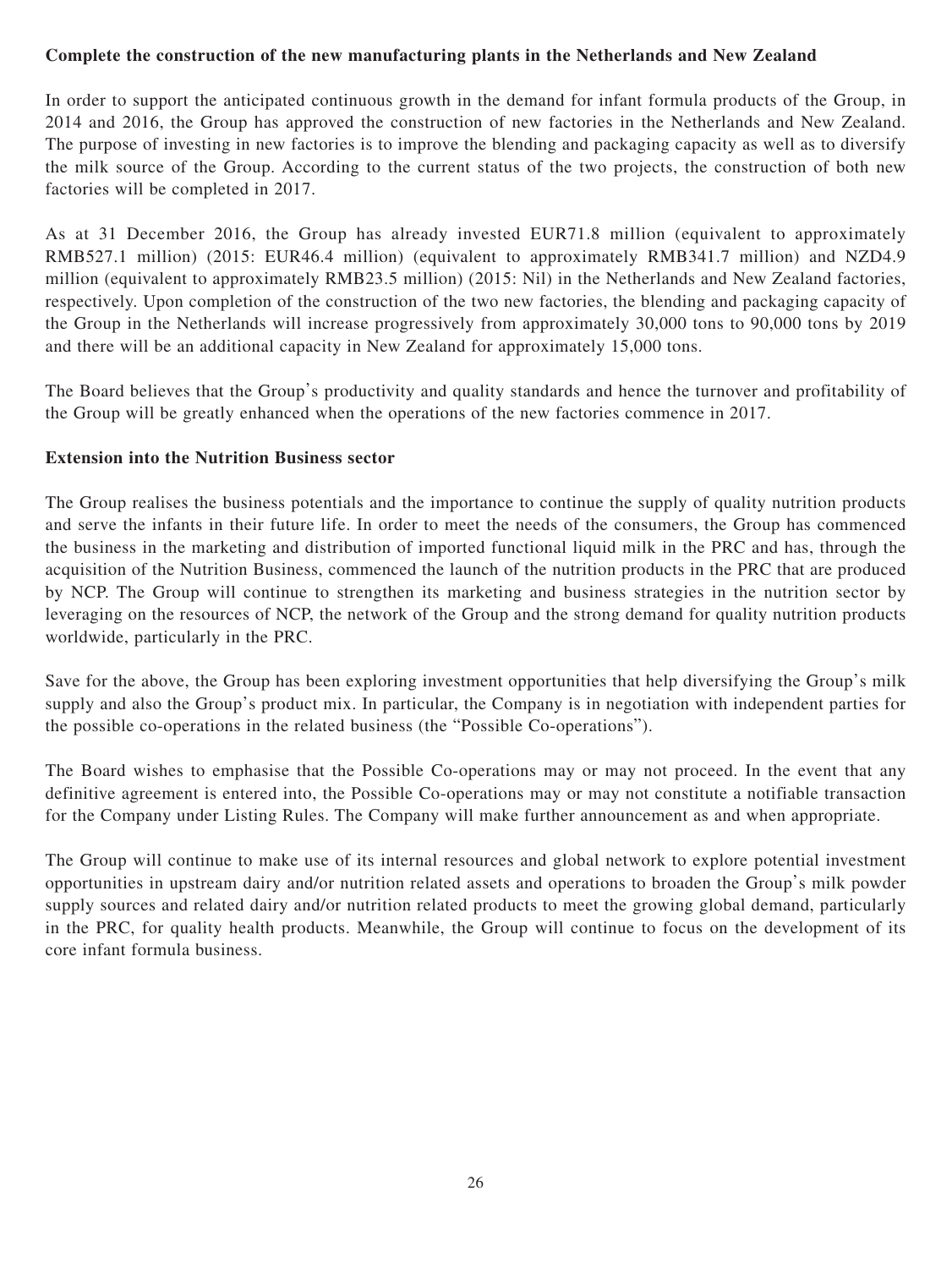#### **MANAGEMENT DISCUSSION AND ANALYSIS**

## **FINANCIAL REVIEW**

#### **Analysis on Consolidated Statement of Profit or Loss and Other Comprehensive Income**

## **Revenue**

|                                   | <b>Notes</b> | 2016<br><b>RMB'M</b> | 2015<br>RMB'M | Change<br>$\%$ |
|-----------------------------------|--------------|----------------------|---------------|----------------|
| Own-branded infant formula:       |              |                      |               |                |
| Cow milk-based in the PRC         | (i)          | 1,018.9              | 665.9         | 53.0           |
| Goat milk-based in the PRC        | (i)          | 663.5                | 461.0         | 43.9           |
| Goat milk-based                   |              |                      |               |                |
| (elsewhere other than in the PRC) | (i)          | 135.4                | 78.9          | 71.6           |
|                                   |              | 1,817.8              | 1,205.8       | 50.8           |
| Private labels                    | (ii)         | 472.1                | 274.6         | 71.9           |
| Milk powder                       | (iii)        | 223.5                | 366.6         | (39.0)         |
| <b>Butter</b>                     | (iv)         | 108.5                | 108.2         | 0.3            |
| Nutrition products*               | (V)          | 12.3                 |               |                |
| Others                            | (vi)         | 106.1                | 148.3         | (28.5)         |
| Total                             |              | 2,740.3              | 2,103.5       | 30.3           |

\* New businesses commenced during the Year 2016.

#### Notes:

(i) Represented the sale of own-branded cow milk-based infant formula in the PRC and own-branded goat milk-based infant formula Kabrita in the PRC, Russia and the CIS, Europe, United States, Canada, the Middle East countries, Brazil and South Africa.

(ii) Represented the sale of milk powder (including infant formula) under the customers' own brands in the Netherlands and other overseas countries, such as the PRC, other European and the Middle East countries.

(iii) Represented the sale of semi-finished and finished cow and goat milk powder to the worldwide customers.

(iv) Represented the sale of butter which is a by-product produced during the milk treatment process.

(v) Mainly represented the sale of nutrition products in the PRC, Australia and New Zealand that were produced by NCP and the sale of functional milk in the PRC.

(vi) Mainly represented the processing of condensed milk and the trading of fresh milk, etc.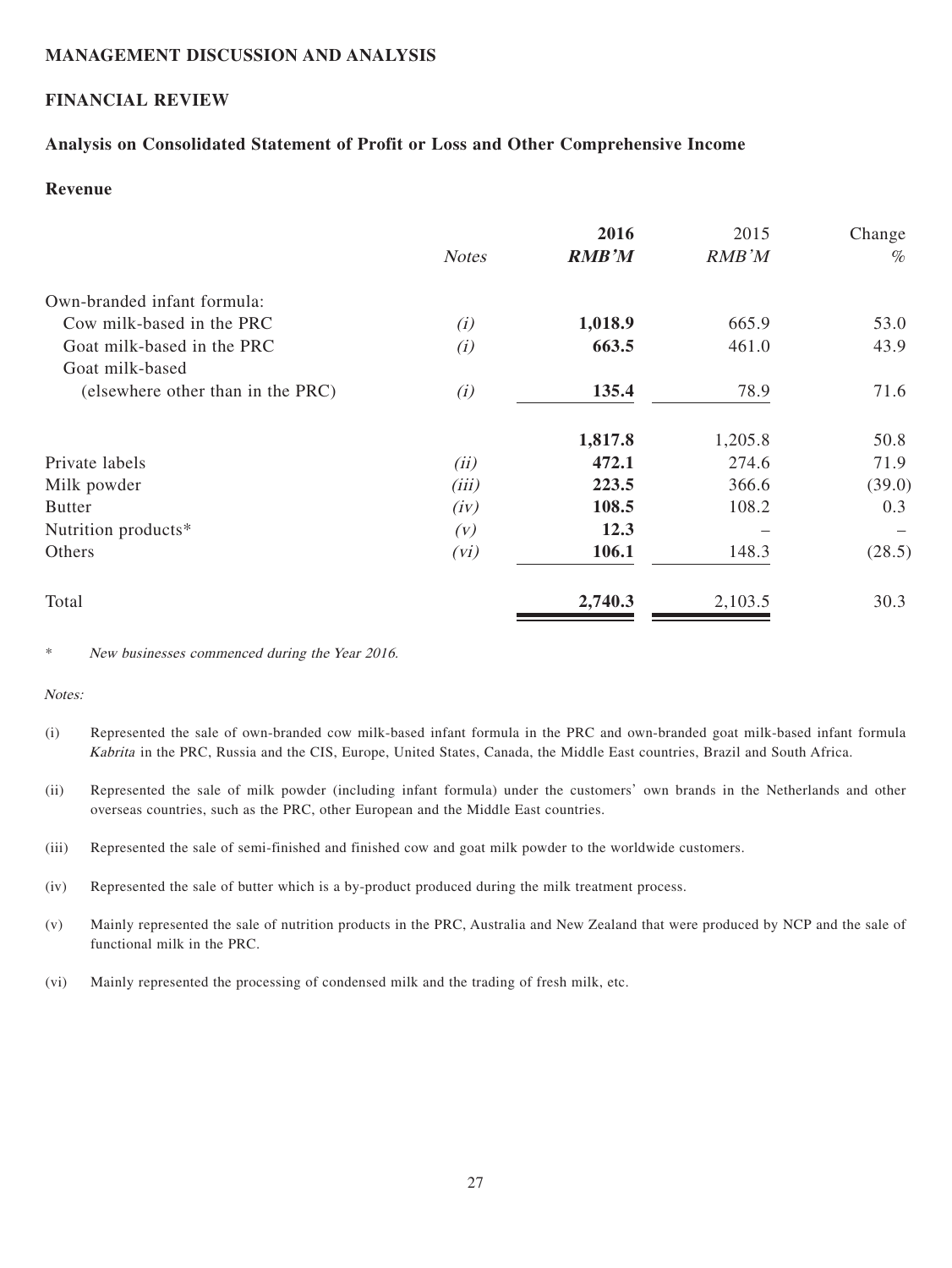For the Year 2016, the Group recorded revenue of RMB2,740.3 million, representing an increase of RMB636.8 million, or 30.3%, from RMB2,103.5 million for the Year 2015. Despite the competition of the infant formula market in the PRC continues to be intense during the Year 2016, revenue of the Group continues to increase and this was mainly attributable to (i) the continuous increase in sale of own-branded business which has been driven by the clear brand positioning and the adjusted marketing strategies of the Group; and (ii) the increase in sale of the Private Label business following the completion of the Group's production facilities upgrading plan in the Netherlands in 2015.

As a higher portion of the Group's production capacity in the Netherlands has been allocated to own-branded and the Private Label businesses, the sales of other businesses, which their revenue were derived from the operations in the Netherlands and with comparatively lower margin contributions, decreased for the Year 2016.

### **Gross profit and gross profit margin**

|                                 | Gross profit |        | Gross profit margin |       |
|---------------------------------|--------------|--------|---------------------|-------|
|                                 | 2016         | 2015   | 2016                | 2015  |
|                                 | <b>RMB'M</b> | RMB'M  | %                   | %     |
| Own-branded infant formula:     |              |        |                     |       |
| Cow milk-based                  | 559.2        | 329.4  | 54.9                | 49.5  |
| Goat milk-based                 | 437.2        | 291.7  | 54.7                | 54.0  |
| Own-branded infant formula      | 996.4        | 621.1  | 54.8                | 51.5  |
| Others                          | 183.6        | 68.7   | 19.9                | 7.7   |
|                                 | 1,180.0      | 689.8  | 43.1                | 32.8  |
| Less: provision for inventories | (55.1)       | (99.8) | (2.0)               | (4.8) |
| Total                           | 1,124.9      | 590.0  | 41.1                | 28.0  |

The Group's gross profit for the Year 2016 was RMB1,124.9 million, representing an increase of RMB534.9 million, or 90.7%, when compared with the Year 2015. The increase in the gross profit margin of the Group from 28.0% for the Year 2015 to 41.1% for the Year 2016 was mainly attributable to the proportionate increase in the sales of the higher profit margin own-branded business as compared with the other business sectors.

Overall contribution to revenue by own-branded business increased to 66.3% for the Year 2016 (Year 2015: 57.3%).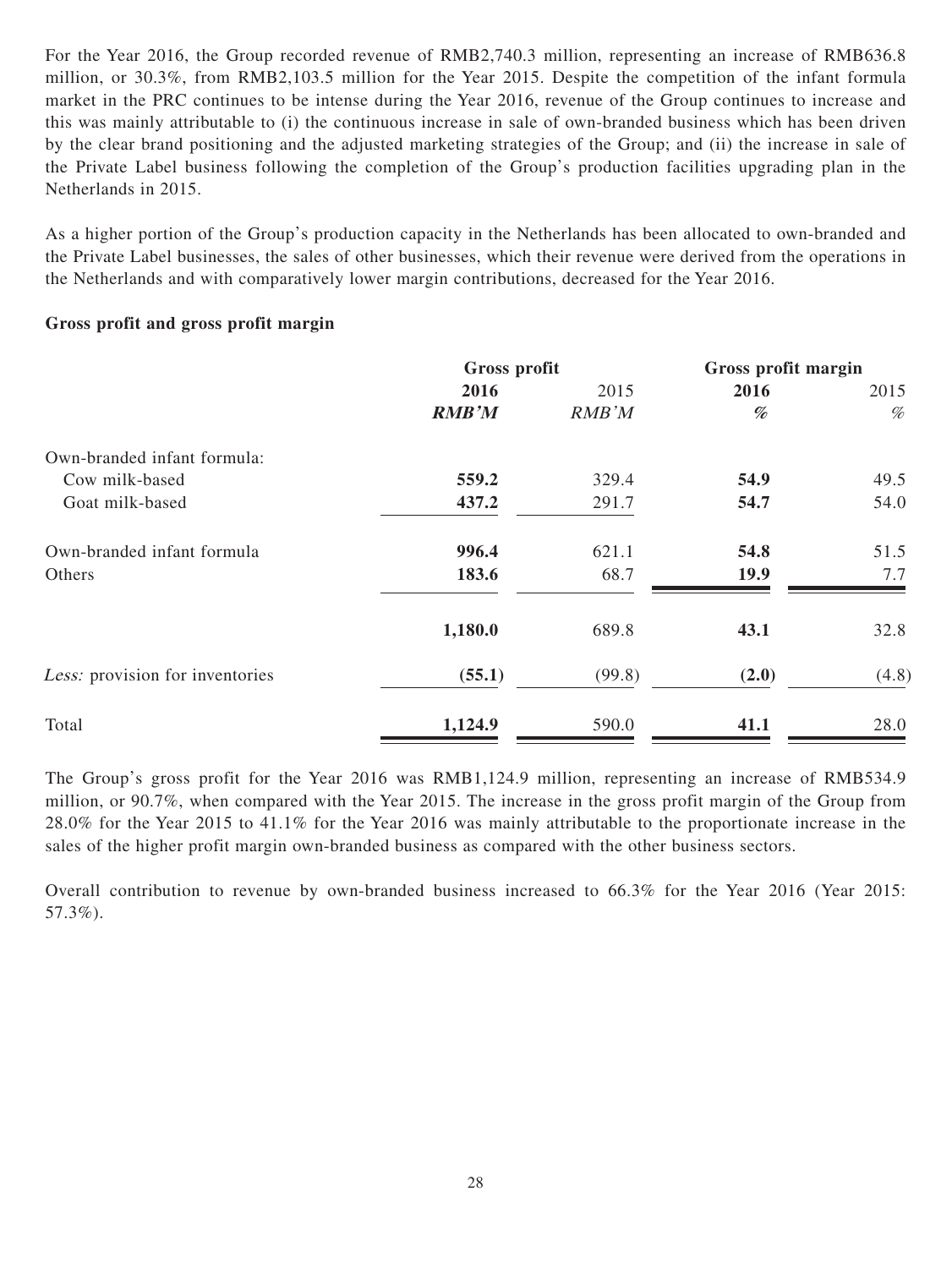#### **Other income and gains**

An analysis of other income and gains is as follows:

|                                            |              | 2016         | 2015  |
|--------------------------------------------|--------------|--------------|-------|
|                                            | <b>Notes</b> | <b>RMB'M</b> | RMB'M |
| Interest income on bank and other deposits | (i)          | 37.3         | 31.6  |
| Foreign exchange gain                      | (ii)         | <b>11.7</b>  | 3.4   |
| Government grants                          | (iii)        | 3.7          | 2.9   |
| Compensation income/insurance claim for    |              |              |       |
| business interruption                      |              | 2.5          | 3.2   |
| Others                                     |              | 7.4          | 4.6   |
|                                            |              | 62.6         | 45.7  |

(i) Balance mainly represented the interest income derived from the bank deposits that were placed with banks in the PRC. The increase in interest income was a result of the continuous improvements in the average bank balances.

(ii) Balance mainly represented exchange gain derived from the translation of the bank loans of the Group that were denominated in EUR as at 31 December 2016.

(iii) Balance mainly represented incentive income received from the government of the Hunan province for the contribution made by Ausnutria China in the Hunan province during the Year 2016.

#### **Selling and distribution expenses**

Selling and distribution expenses, which mainly comprised advertising and promotion expense, rebates to distributors and customers, exhibition and trade show expenses, salaries and travelling costs of the sales and marketing staff and delivery costs, remained fairly stable and represented 23.6% (Year 2015: 23.7%) of the revenue for the Year 2016.

#### **Administrative expenses**

Administrative expenses mainly comprised staff costs, travelling expenses, auditors' remuneration, professional fees, depreciation and research and development costs. The increase in the administrative expenses was primarily attributed to the continuous increase in the scale of operations of the Group. Besides, the issue of a total of approximately 46.8 million (Year 2015: Nil) share options of the Company during the year which resulted in an increase in non-cash expense of RMB11.8 million (Year 2015: Nil) also contributed for the increase in administrative expenses during the Year 2016.

The administrative expenses accounted for 7.9% (Year 2015: 5.5%) of the revenue of the Group for the Year 2016.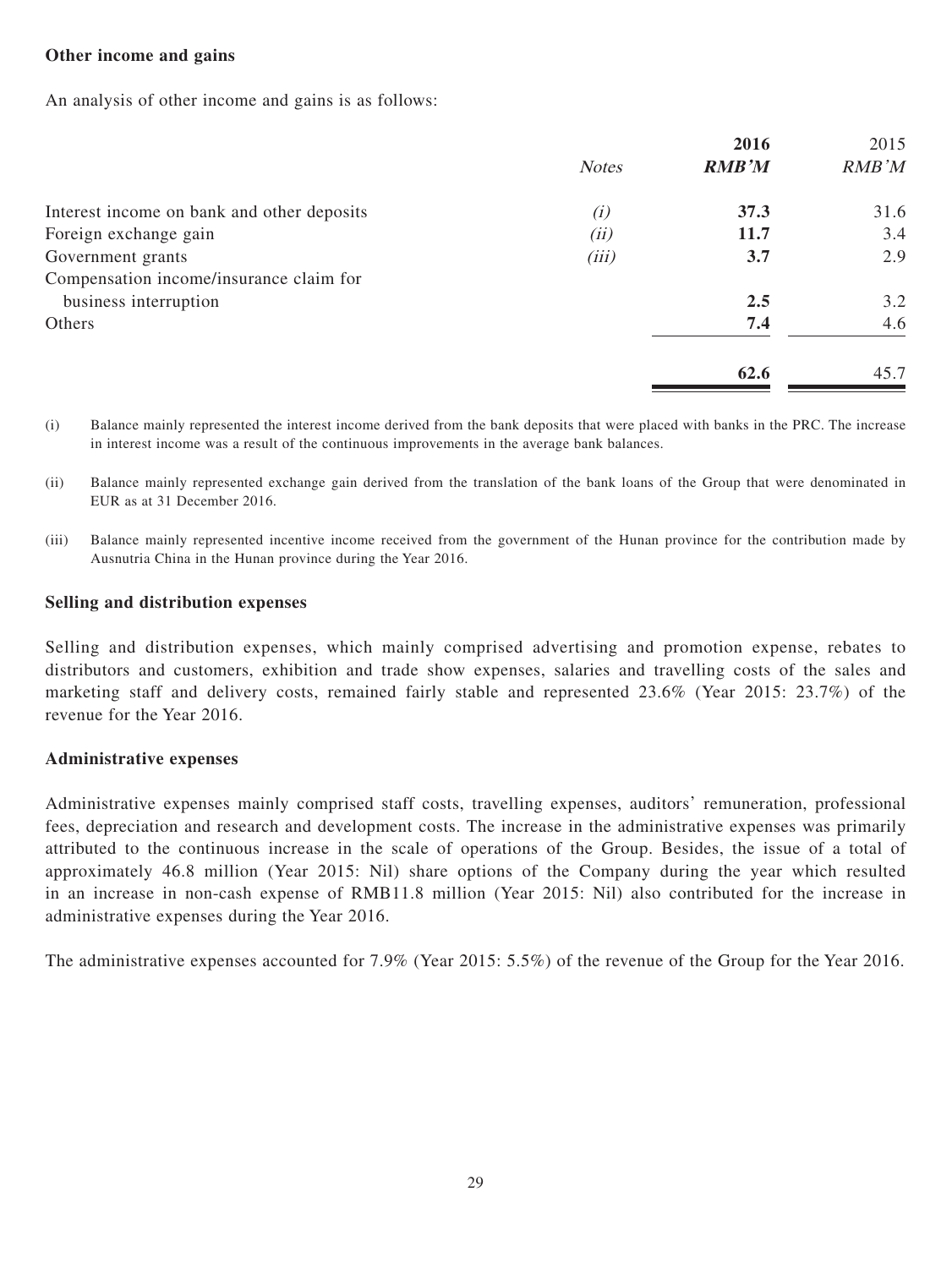#### **Other expenses**

Other expenses mainly comprised the legal and professional fees incurred for the various acquisitions completed during the year of a total of RMB8.2 million (Year 2015: RMB2.5 million); the write-off of trade receivables of RMB0.7 million (Year 2015: RMB3.2 million); and loss on disposal of property, plant and equipment and other intangible assets of a total of RMB2.7 million (Year 2015: RMB1.3 million).

#### **Finance costs**

The finance costs of the Group for the Year 2016 amounted to RMB17.8 million (Year 2015: RMB16.0 million), representing the interest on bank loans and other borrowings raised principally for the financing of the working capital and the capital expenditure plans of the Group's operations in the Netherlands.

The increase in finance costs was mainly attributable to the drawdown of additional bank loans for the financing of the construction of the Green Factory in the Netherlands.

#### **Share of profit of an associate**

Balance mainly represented the share of profits of Farmel Holding B.V. (the "Farmel Group"), which it is principally engaged in the collection and trading of milk in Europe, for the Year 2016. The purpose for the investment in the Farmel Group is to secure the long-term milk supply for the Group's operations in the Netherlands.

#### **Income tax expenses**

The profits generated by the Group for the Year 2016 were mainly derived from operations in the PRC and the Netherlands. Under the PRC income tax laws, enterprises are subject to the CIT at a rate of 25%. Ausnutria China was designated as a High-tech Enterprise and was granted a preferential CIT rate of 15% for the Year 2016. All other subsidiaries established in the PRC are subject to the standard CIT rate of 25%. The standard CIT rate in the Netherlands was applied at 20% for the first EUR200,000 taxable profits and 25% for the taxable profits exceeding EUR200,000.

An analysis of the effective income tax rate by jurisdiction is as follows:

|                                       |       | <b>Mainland China</b> |      | The Netherlands |        | <b>Others</b> |       | The Group |  |
|---------------------------------------|-------|-----------------------|------|-----------------|--------|---------------|-------|-----------|--|
|                                       | 2016  | 2015                  | 2016 | 2015            | 2016   | 2015          | 2016  | 2015      |  |
| Profit/(loss) before tax $(RMB'M)$    | 329.2 | 170.4                 | 31.8 | (116.3)         | (63.2) | (50.3)        | 297.8 | 3.8       |  |
| Income tax expense/(credit) $(RMB'M)$ | 66.2  | 37.8                  | 5.0  | (27.5)          | (7.4)  | (9.6)         | 63.8  | 0.7       |  |
| Effective income tax rate $(\%)$      | 20.1  | 22.2                  | 15.8 | 23.6            | 11.7   | 19.1          | 21.4  | 17.9      |  |

The increase in the Group's effective tax rate from 17.9% for the Year 2015 to 21.4% for the Year 2016 was mainly due to the turnaround in the operating performance in the Netherlands.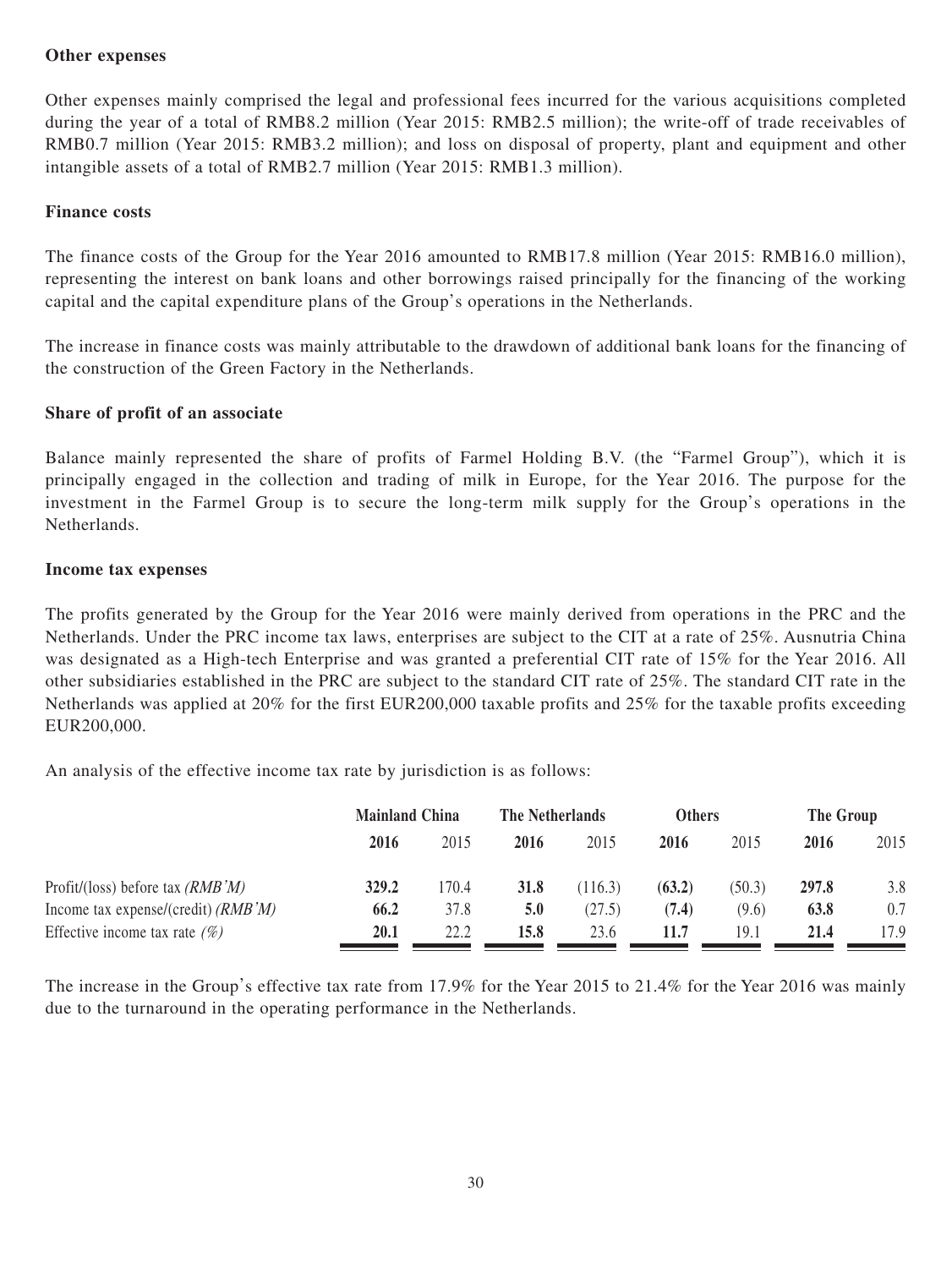## **Profit attributable to equity holders of the Company**

The Group's profit attributable to equity owners of the Company for the Year 2016 amounted to RMB212.7 million, representing an increase of RMB162.1 million, or 320.4% when compared with the Year 2015.

The improvement in the Group's financial performance which results from the continuous growth in the sales of own-branded cow and goat milk-based infant formula was driven by the clear brand positioning and the adjusted business strategy and the increasing market demands for the products of the Group.

#### **Analysis on Consolidated Statement of Financial Position**

As at 31 December 2016, the total assets and net asset value of the Group amounted to RMB3,923.6 million (31 December 2015: RMB3,030.5 million) and RMB1,589.7 million (31 December 2015: RMB1,327.5 million), respectively.

The increase in total assets of the Group as at 31 December 2016 was mainly contributed by:

- (i) the acquisition of the Nutrition Business and the NCP Properties which resulted to an increase in property, plant and equipment, goodwill and other intangible assets of RMB31.7 million, RMB61.8 million and RMB76.9 million, respectively;
- (ii) the increase in prepaid land lease payment as a result of the Mornring Acquisition of RMB28.0 million;
- (iii) the increase in construction in progress as a result of the investment in the Green Factory made during the year of RMB185.4 million (Year 2015: RMB134.1 million);
- (iv) the increase in land and buildings by NZD3.0 million (equivalent to approximately RMB14.6 million) as a result of the formation of the NZ Joint Venture;
- (v) the increase in inventories of RMB248.6 million (Year 2015: RMB177.9 million); and
- (vi) the net increase in cash and cash equivalent, time deposits and pledged deposits of a total of RMB61.6 million (Year 2015: RMB303.1 million).

The increase in total assets of the Group as at 31 December 2016 was mainly financed by the drawdown of new bank loans, internal working capital and the cash flows generated from operating activities of the Group of RMB294.4 million (Year 2015: outflows of RMB45.4 million) during the year.

The increase in net assets of the Group as at 31 December 2016 was mainly contributed by the net profit generated for the year of RMB234.0 million (Year 2015: RMB3.1 million).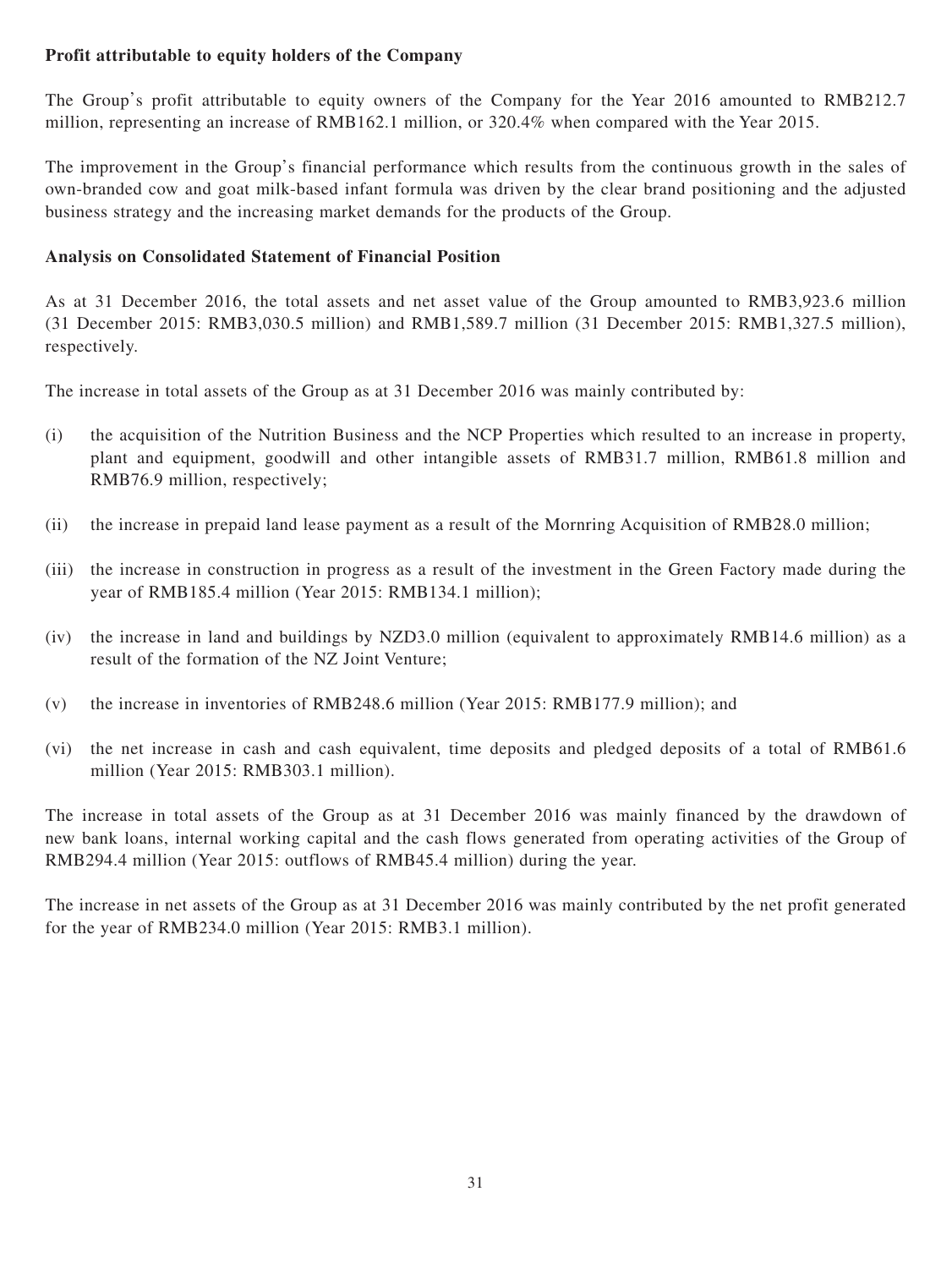## **Working Capital Cycle**

As at 31 December 2016, the current assets to current liabilities ratio of the Group was 1.4 times (2015: 1.5 times) which remained stable when compared with last year.

An analysis of key working capital cycle is as follows:

|                          | 2016          | 2015    | Change  |
|--------------------------|---------------|---------|---------|
|                          | <b>Number</b> | Number  | Number  |
|                          | of days       | of days | of days |
| Debtors' turnover days   | 29            | 32      | (3)     |
| Inventory turnover days  | 180           | 140     | 40      |
| Creditors' turnover days | 34            | 42      | (8)     |

The increase in inventory turnover days of the Group for the Year 2016 was mainly attributed to (i) the Group's strategies to increase the focus on the development of own-branded business which requires longer lead time for both the production and sale of the products to end customers; and (ii) the implementation of a more stringent quality controls procedures for the Year 2016.

The turnover days of the Group's trade and bills receivables and trade payables for the Year 2016 remained fairly stable when compared with last year.

### **Analysis on Consolidated Statement of Cash Flows**

An extract of the cash flows information of the Group is as follows:

|                                                    | 2016         | 2015    |
|----------------------------------------------------|--------------|---------|
|                                                    | <b>RMB'M</b> | RMB'M   |
| Net cash flows from/(used in) operating activities | 294.4        | (45.5)  |
| Net cash flows used in investing activities        | (362.8)      | (435.6) |
| Net cash flows from financing activities           | 256.4        | 515.8   |
| Net increase in cash and cash equivalents          | 188.0        | 34.7    |
|                                                    |              |         |

#### **Net cash flows from/(used in) operating activities**

The net cash flows from operating activities of the Group for the Year 2016 amounted to RMB294.4 million (Year 2015: outflows of RMB45.5 million). The improvement in cash flows from operating activities of the Group for the Year 2016 was mainly contributed by the increase in profit before tax generated for the Year 2016 of RMB297.8 million (Year 2015: RMB3.8 million).

#### **Net cash flows used in investing activities**

The net cash flows used in investing activities of the Group for the Year 2016 of RMB362.8 million (Year 2015: RMB435.6 million) mainly represented (i) the investments in the Nutrition Business and the Mornring Acquisition of a total of RMB143.1 million (Year 2015: Nil); (ii) the purchase of property, plant and equipment of RMB248.1 million (Year 2015: RMB157.2 million) mainly for the construction of the Green Factory; and (iii) the decrease in time deposits of RMB79.0 million (Year 2015: increase of RMB273.7 million) as part of the Group's treasury arrangement.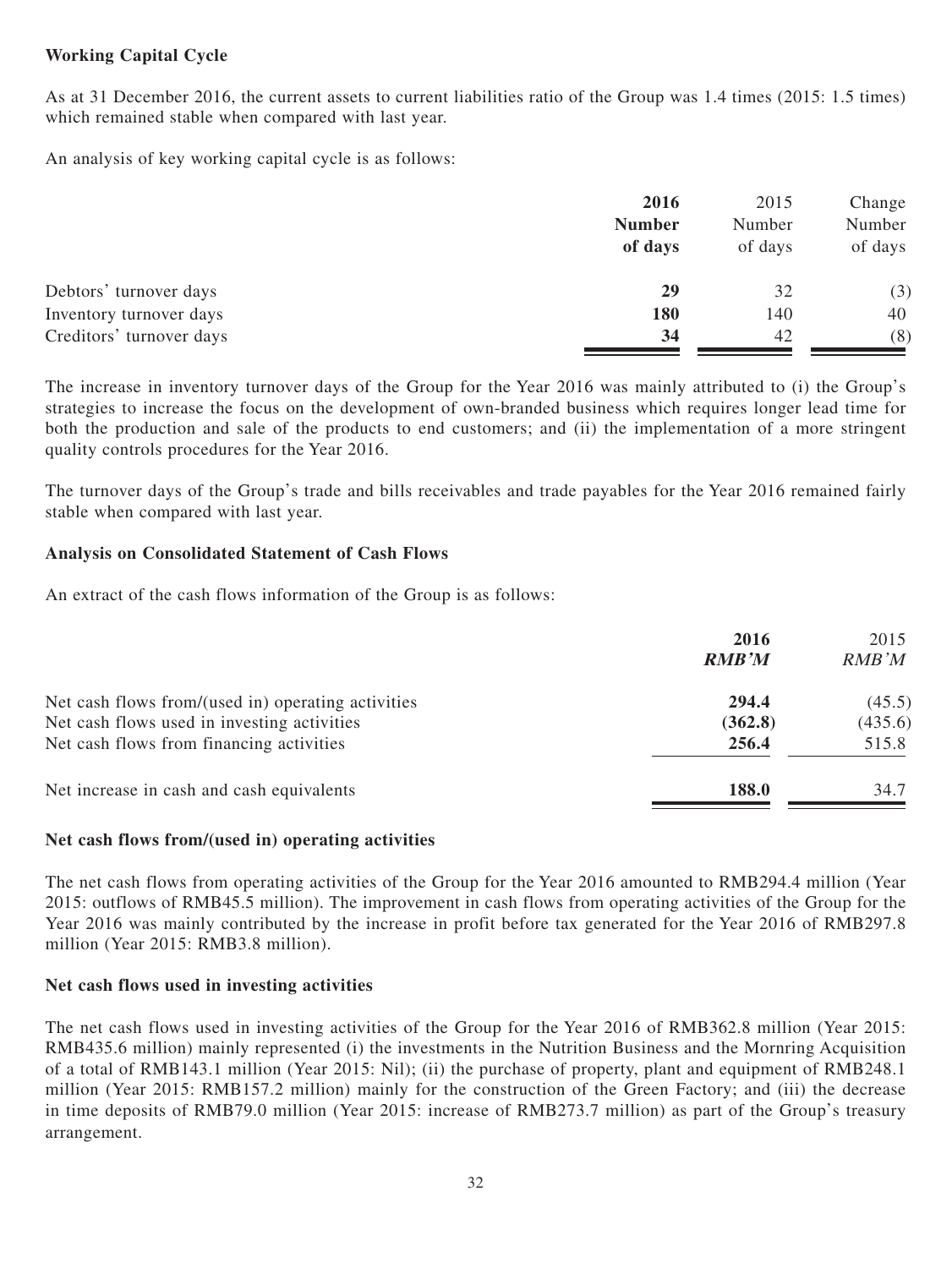#### **Net cash flows from financing activities**

The net cash flows from financing activities of the Group for the Year 2016 of RMB256.4 million (Year 2015: RMB515.8 million) was primarily contributed by the net drawdown of the additional bank loans and other borrowings of a total balance of RMB258.7 million (Year 2015: RMB392.0 million) for the financing of the investing activities mentioned above.

Last year's net cash flows from financing activities also included the net cash inflows from the receipt of the net proceeds from the Open Offer (as defined below) of approximately RMB206.4 million and the cash outflow for the settlement of the cash consideration for the acquisition of the residual 49.0% equity interest in Ausnutria Hyproca of approximately RMB82.3 million.

## **MATERIAL INVESTMENTS AND ACQUISITIONS AND DISPOSALS**

Save for the acquisition of the Nutrition Business, the Mornring Acquisition and formation of the NZ Joint Venture as detailed above in this announcement, there were no material investments, acquisitions or disposals of subsidiaries and associated companies during the Year 2016.

## **FINANCIAL RESOURCES, LIQUIDITY AND PLEDGED OF ASSETS**

The Group adopts conservative financial management policies. A summary of liquidity and financial resources is set out below:

|              |                                            | As at 31 December |         |
|--------------|--------------------------------------------|-------------------|---------|
|              |                                            | 2016              | 2015    |
|              |                                            | <b>RMB'M</b>      | RMB'M   |
|              | Interest-bearing bank loans and borrowings | (1,212.6)         | (946.2) |
| Less:        | Pledged deposits                           | 778.4             | 769.7   |
|              | Time deposits                              | 98.3              | 186.0   |
|              | Cash and cash equivalents                  | 448.2             | 307.6   |
|              |                                            | 112.3             | 317.1   |
| Total assets |                                            | 3,923.6           | 3,030.5 |
|              | Shareholders' equity                       | 1,468.1           | 1,312.7 |
|              | Gearing ratio $(1)$                        | N/A               | N/A     |
|              | Solvency ratio <sup>(2)</sup>              | 37.4              | 43.3    |

Notes:

(1) Calculated as a percentage of net bank loans and other borrowings over total assets.

(2) Calculated as a percentage of shareholders' equity over total assets.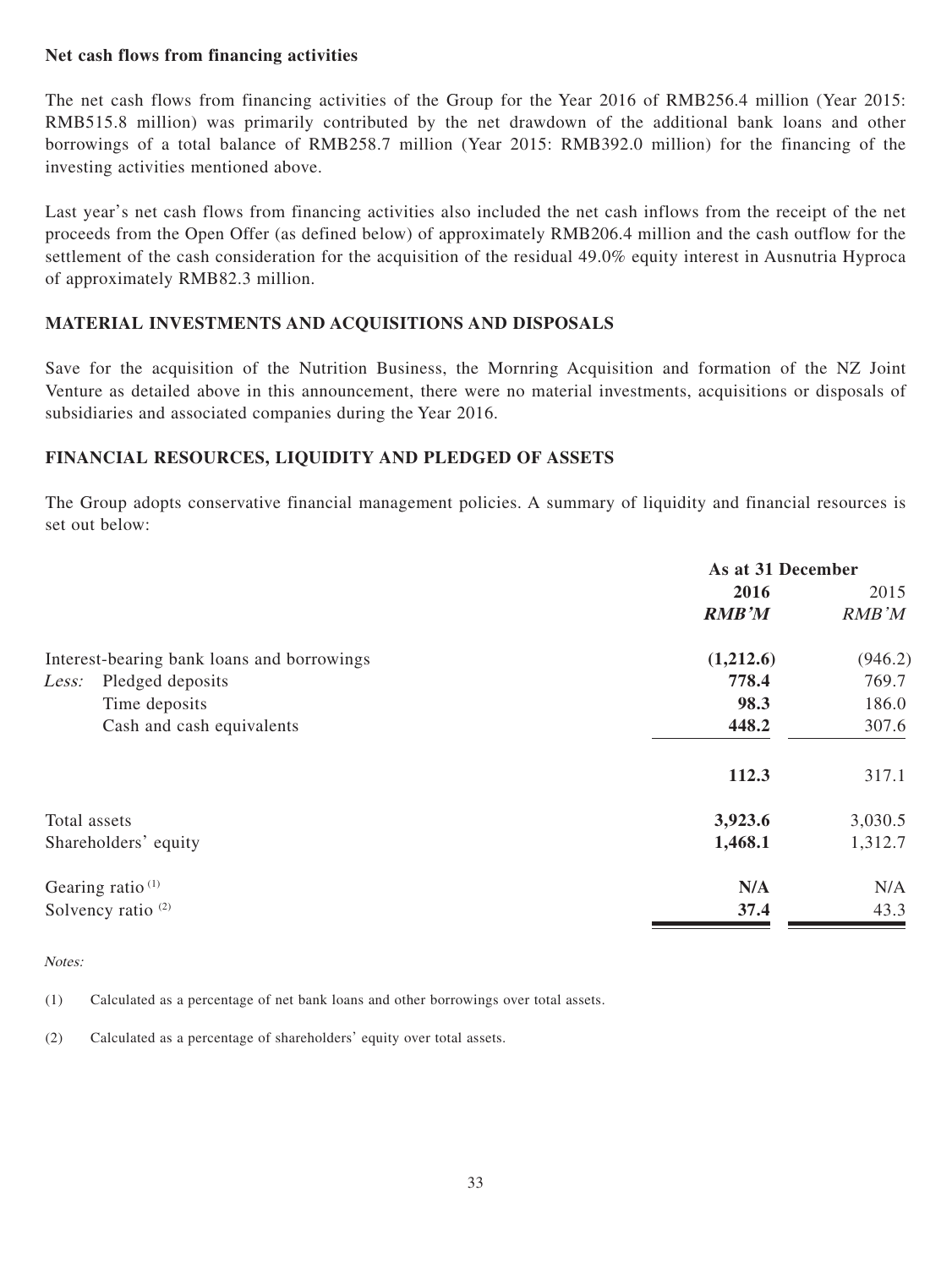As at 31 December 2016, the Group had pledged the land and buildings, plant and machineries, inventories and trade receivables that were attributable to the operations in the Netherlands with a total carrying value of approximately EUR146.8 million, equivalent to approximately RMB1,072.4 million (2015: approximately EUR111.4 million, equivalent to approximately RMB790.7 million) and the time deposits that were placed in the PRC of RMB778.4 million (2015: RMB769.7 million) for the banking facilities granted to the Group for the financing of the daily working capital and capital expenditure plans of the Group's operations in the Netherlands.

## **FOREIGN EXCHANGE RISK**

The operations of the Group are mainly carried out in the PRC, the Netherlands and Australia. During the Year 2016, revenue, cost of sales and operating expenses of the Group are mainly denominated in Renminbi ("RMB"), Hong Kong dollars ("HK\$"), United States dollars ("US\$"), Australian dollars ("AUD") or EURO ("EUR") and RMB is the Group's presentation currency. Besides, most of the bank deposits and bank loans of the Group are denominated in RMB and EUR, respectively. The Group is exposed to potential foreign exchange risk as a result of fluctuation of HK\$, US\$, AUD or EUR against RMB.

Starting from 2016, the Group adopts a hedging policy to actively manage its currency risk exposure concerning non-RMB denominated indebtedness. Depending on the market circumstances, trend of currency rates and the cost of hedging, the Group will consider and enter into hedging arrangement to mitigate the impact of RMB depreciation.

During the Year 2016, the Group entered into a EUR against RMB capped forward contracts of EUR5,000,000 (Year 2015: Nil) to hedge certain of its EUR denominated indebtedness. The management will monitor closely on its foreign currency exposure to ensure appropriate measures are taken promptly against any significant potential adverse impact.

#### **INTEREST RATE RISK**

The Group has exposure to the risk of change in market interest rate in relation to its interest-bearing bank loans and other borrowings with a floating interest rate. In order to minimise the impact of the interest rate exposure, the Group entered into interest rate swap contracts with bank, effective from 1 October 2007 and 30 September 2015, of a notional amount of EUR2.5 million and EUR19.0 million with 3-month floating EURO Interbank Offered Rate being swapped to a fixed interest rate of 4.45% and 2.77% per annum, respectively. The aforesaid derivative financial instrument will expire in October 2017 and June 2020, respectively.

#### **CREDIT RISK**

The Group seeks to maintain strict control over its outstanding receivables and closely monitors the collection to minimize credit risk. As the Group's exposure spreads over a diversified portfolio of customers, there is no significant concentration of credit risk.

The carrying amounts of cash and cash equivalents, trade and bill receivables, deposits and other receivables represent the Group's maximum exposure to credit risk in relation to the Group's other financial assets.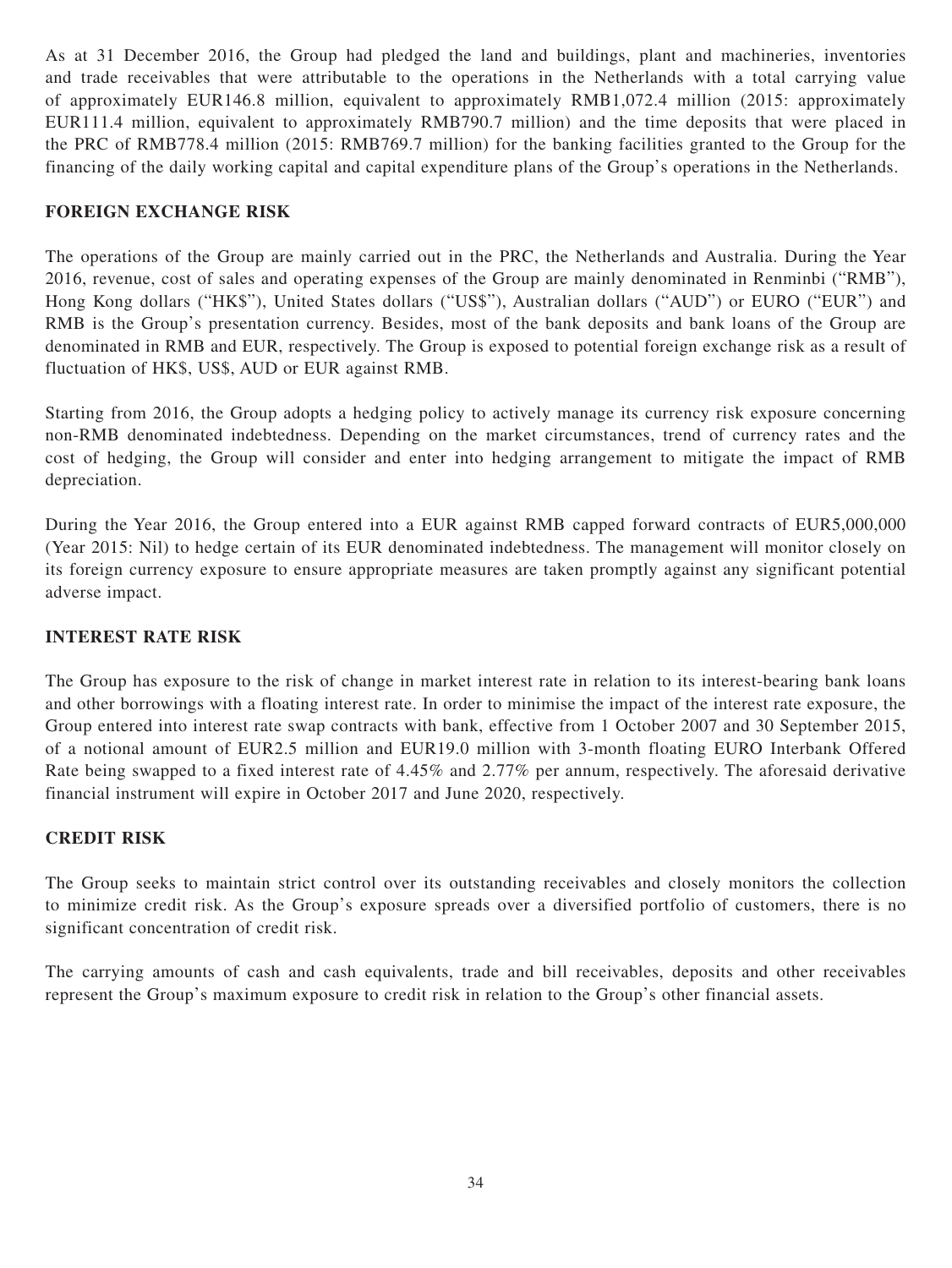#### **COMMITMENTS**

As at 31 December 2016, the Group, as lessee, had total future minimum lease payments under non-cancellable operating leases amounting to RMB19.1 million (2015: RMB16.3 million).

As at 31 December 2016, the Group had contracted, but not provided for, capital commitments in respect of purchase of plant and machineries and the building of the Green Factory and the plant in New Zealand of a total of RMB461.3 million (2015: RMB172.9 million).

### **CONTINGENT LIABILITIES**

As at 31 December 2016, the Group did not have any significant contingent liabilities (2015: Nil).

#### **USE OF PROCEEDS FROM OPEN OFFER**

In order to finance the future investments and long-term growth of the Group, on 28 October 2015, the Company proposed to raise approximately HK\$249.55 million (before expenses) by way of an open offer of 113,430,230 offer shares (the "Offer Shares") at the offer price of HK\$2.20 per Offer Share on the basis of one Offer Share for every ten existing shares of the Company (the "Open Offer"). The dealing of the Offer Shares commenced on 22 December 2016. The gross and net proceeds raised from the Open Offer amounted to approximately HK\$249.55 million and approximately HK\$248.37 million, respectively.

The net proceeds from the Open Offer were fully utilised in the Year 2016 as planned, details of which are disclosed in the circular of the Company dated 27 November 2015.

### **HUMAN RESOURCES**

| Number of<br>full-time employees | <b>Mainland</b><br>China | <b>Hong Kong</b> | The<br><b>Netherlands</b> | Australia and<br>New Zealand | <b>Others</b> | <b>Total</b> |
|----------------------------------|--------------------------|------------------|---------------------------|------------------------------|---------------|--------------|
| 31 December 2016                 | 1.993                    |                  | 452                       | 62                           | 120           | 2,631        |
| 31 December 2015                 | l.455                    |                  | 398                       | -                            | 83            | 1,940        |

For the Year 2016, total employee costs, including Directors' emoluments, amounted to RMB364.5 million (Year 2015: RMB272.2 million). The Group determined the remuneration packages of all employees with reference to individual performance and current market salary scale.

The Group provides a defined contribution mandatory provident fund for retirement benefits of its employees in Hong Kong and various plans in either defined benefit or defined contribution arrangements for the retirement benefits of its employees in the Netherlands. The Group also provides various welfare schemes as required by the applicable local laws and regulations to its employees in the PRC and other countries.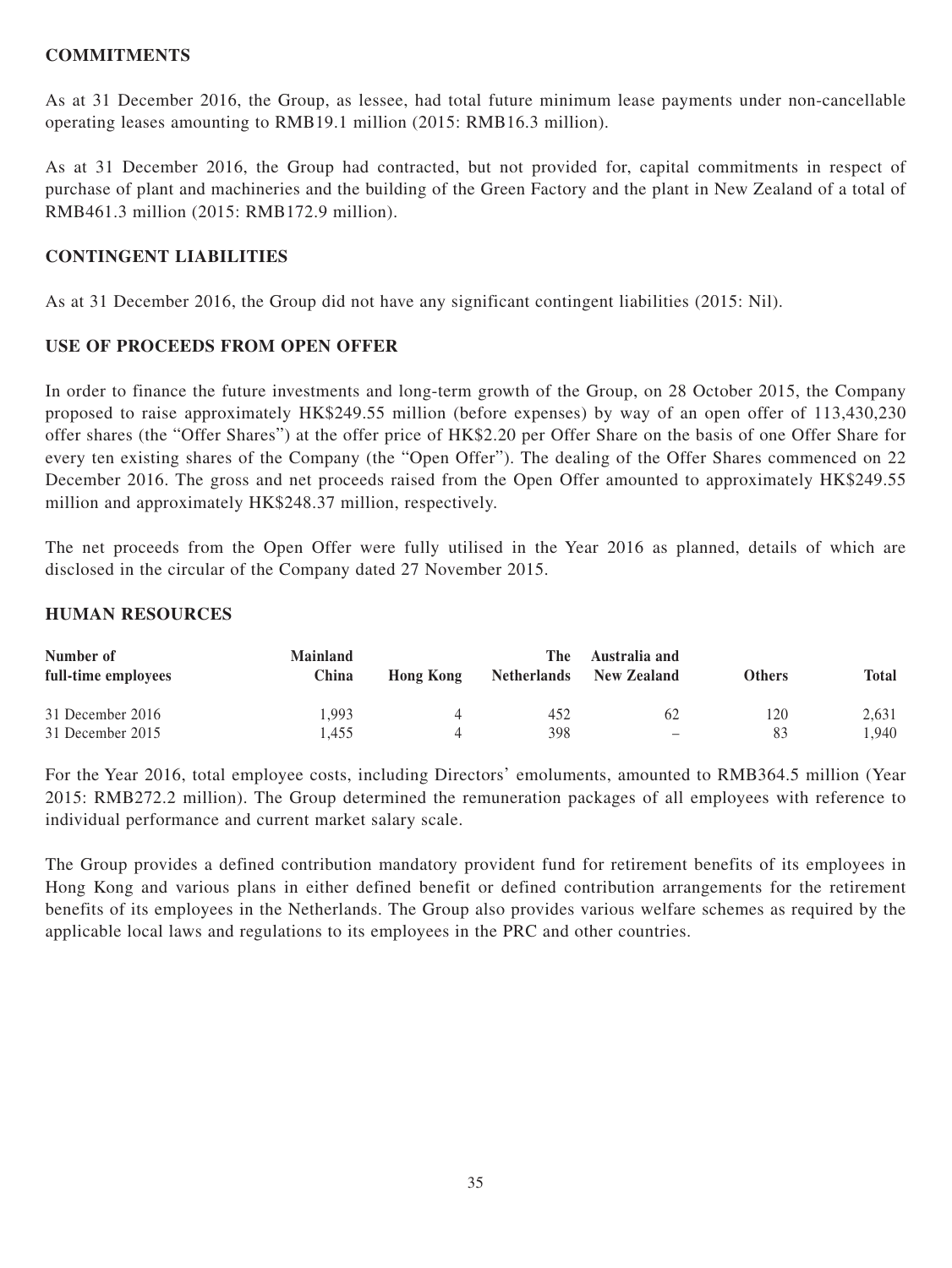#### **SHARE OPTION SCHEME**

On 19 September 2009, the Company adopted a share option scheme, whereby the Board is empowered to grant options to eligible persons, including directors, employees and advisers of the Group, to subscribe for the Shares.

During the Year 2016, a total of 46,815,000 share options were granted to certain eligible participants, among which 6,100,000 were granted to the Directors. Details of the share options granted are set out in the announcements of the Company dated 21 January 2016 and 6 July 2016.

### **DIVIDEND**

The Board is pleased to recommend the payment of a final dividend of HK\$0.05 (Year 2015: HK\$0.03) per Share for the Year 2016 to be distributed out of the Company's share premium account, subject to the approval of the shareholders of the Company (the "Shareholders") at the forthcoming annual general meeting of the Company. As at the date of this announcement, there is no arrangement with any Shareholders under which he/she/it has waived or agree to waive any dividends.

### **PURCHASE, REDEMPTION OR SALE OF LISTED SECURITIES OF THE COMPANY**

Neither the Company nor any of its subsidiaries purchased, redeemed or sold any of the Shares during the Year 2016 and up to the date of this announcement.

### **CORPORATE GOVERNANCE PRACTICES**

The Board is committed to raising the standard of corporate governance within the Group at all times and believes that good corporate governance helps the Group to safeguard the interests of the Shareholders and improve its performance.

The Company has adopted the code provisions set out in the Corporate Governance Code (the "CG Code") contained in Appendix 14 of the Listing Rules as its own code of corporate governance practices. The Board also strives to implement the best practices embodies in the CG Code where feasible and as far as practicable.

In the opinion of the Directors, the Company has complied with the respective code provisions of the CG Code during the Year 2016 and up to the date of this announcement.

## **DIRECTORS' SECURITIES TRANSACTIONS**

The Company has adopted the Model Code for Securities Transactions by Directors of Listed Issuers as contained in Appendix 10 to the Listing Rules as the standards for the Directors' dealings in the securities of the Company. Having made specific enquiry with all Directors, all Directors confirmed that they have complied with the required standard set out in the Model Code for Securities Transactions by Directors of Listed Issuers for the Year 2016 and up to the date of this announcement.